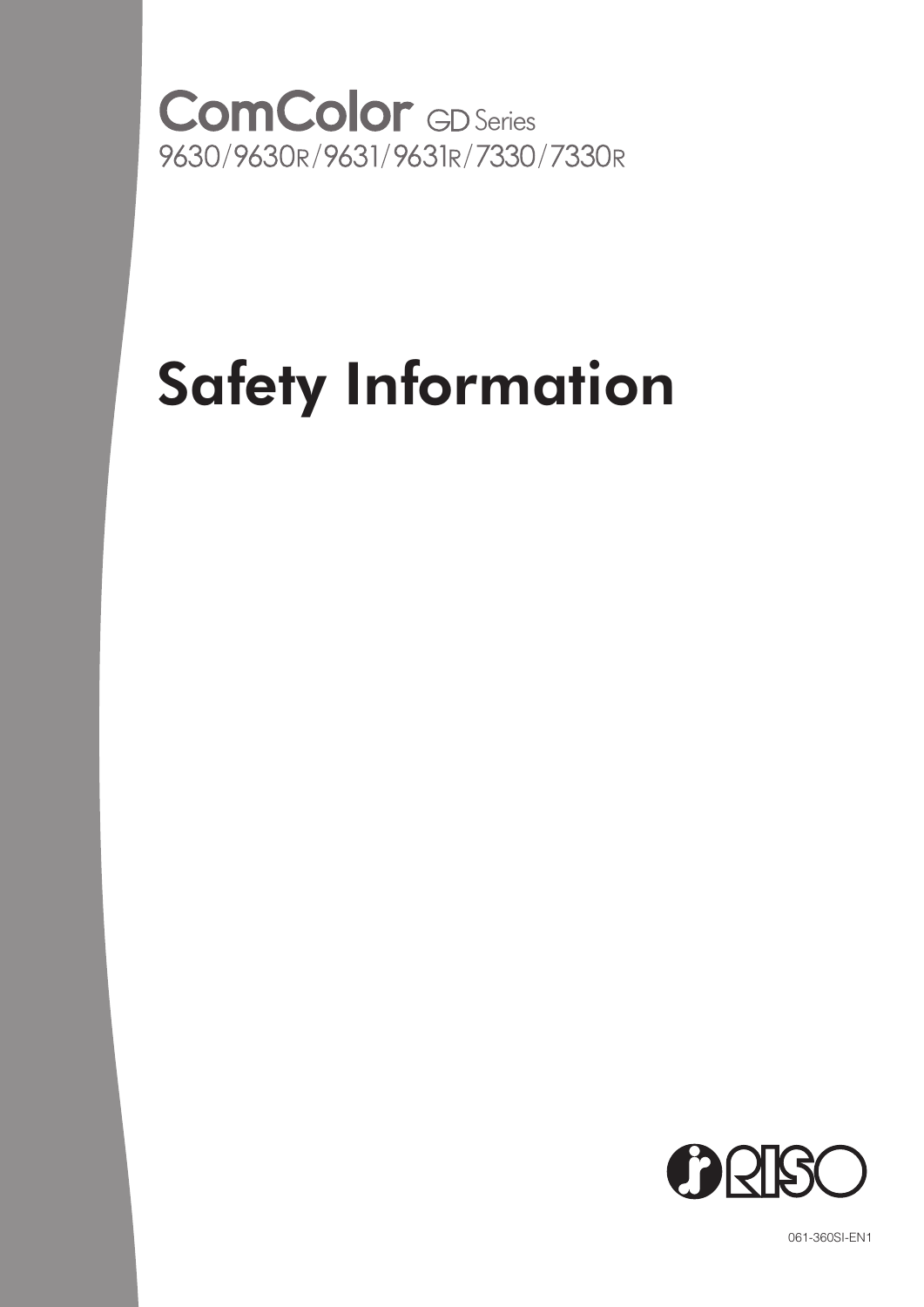This device is compliant with the substance emission inspections of the German environmental label "RAL-UZ171".



To ensure safety precautions, be sure to read this guide before using the product. After reading this guide, keep it handy for future reference.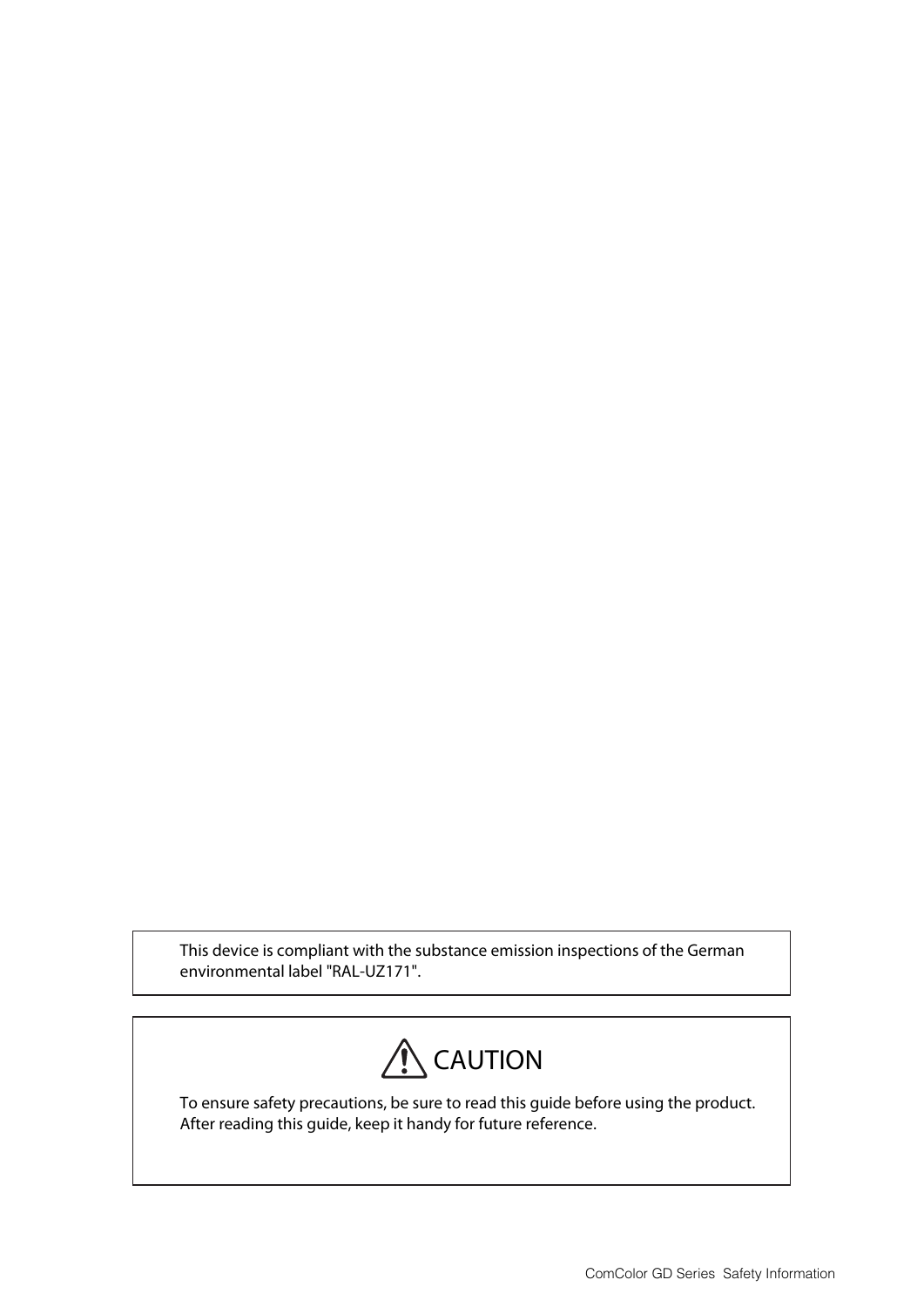# **Index**

| 3                                                   |  |
|-----------------------------------------------------|--|
| <b>Warning Symbols</b>                              |  |
| Power Plug                                          |  |
| <b>Installation Location</b>                        |  |
| <b>Power Connection</b>                             |  |
| Handling                                            |  |
| Ink Cartridge                                       |  |
|                                                     |  |
| Installation Location                               |  |
| <b>Power Connection</b>                             |  |
| Connecting to a Computer                            |  |
| <b>Required Spacing</b>                             |  |
| Handling                                            |  |
| Originals                                           |  |
| Printable Area                                      |  |
| <b>Printing Paper</b>                               |  |
| Printouts                                           |  |
| Materials Not to Be Printed                         |  |
| Ink Cartridge Storage and Handling Precautions      |  |
| Disposing of Used Ink Cartridges and Cleaning Tanks |  |
| 17                                                  |  |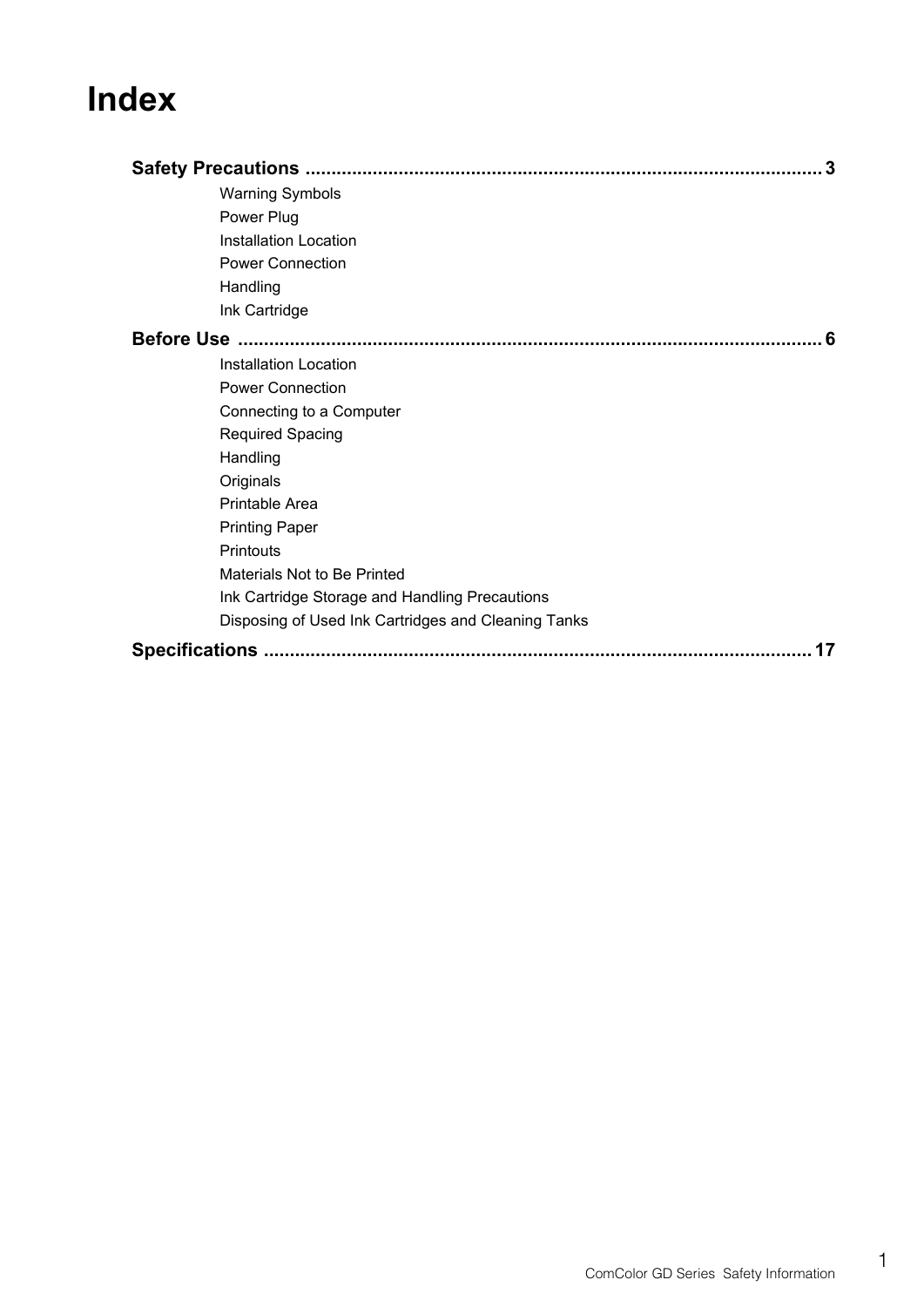## **ComColor GD Series**

Model: 63A01/63A02/63A03

## **This Product Contains RFID (Radio Frequency Identification) System**

Model: 050-34901

## **Contains FCC ID: RPARFR6**

This device complies with Part 15 of the FCC Rules. Operation is subject to the following two conditions: (1) this device may not cause harmful interference, and (2) this device must accept any interference received, including interference that may cause undesired operation.

The user is cautioned that unauthorised changes or modifications not approved could void the user's authority to operate the equipment.

NOTE: This equipment has been tested and found to comply with the limits for a Class B digital device, pursuant to part 15 of the FCC Rules. These limits are designed to provide reasonable protection against harmful interference in a residential installation. This equipment generates, uses and can radiate radio frequency energy and, if not installed and used in accordance with the instructions, may cause harmful interference to radio communications. However, there is no guarantee that interference will not occur in a particular installation. If this equipment does cause harmful interference to radio or television reception, which can be determined by turning the equipment off and on, the user is encouraged to try to correct the interference by one or more of the following measures:

- **•** Reorient or relocate the receiving antenna.
- **•** Increase the separation between the equipment and receiver.
- **•** Connect the equipment into an outlet on a circuit different from that to which the receiver is connected.
- **•** Consult the dealer or an experienced radio / TV technician for help.

### **Contains IC: 4819A-RFR6**

Operation is subject to the following two conditions: (1) this device may not cause interference, and (2) this device must accept any interference, including interference that may cause undesired operation of the device. CAN ICES-3(B)/NMB-3(B)

Perchlorate Material-special handling may apply, See www.dtsc.ca.gov/hazardouswaste/perchlorate This product may contain certain substances which are restricted when disposed. Therefore, be sure to consult your contracted service dealer.



© Copyright 2016 RISO KAGAKU CORPORATION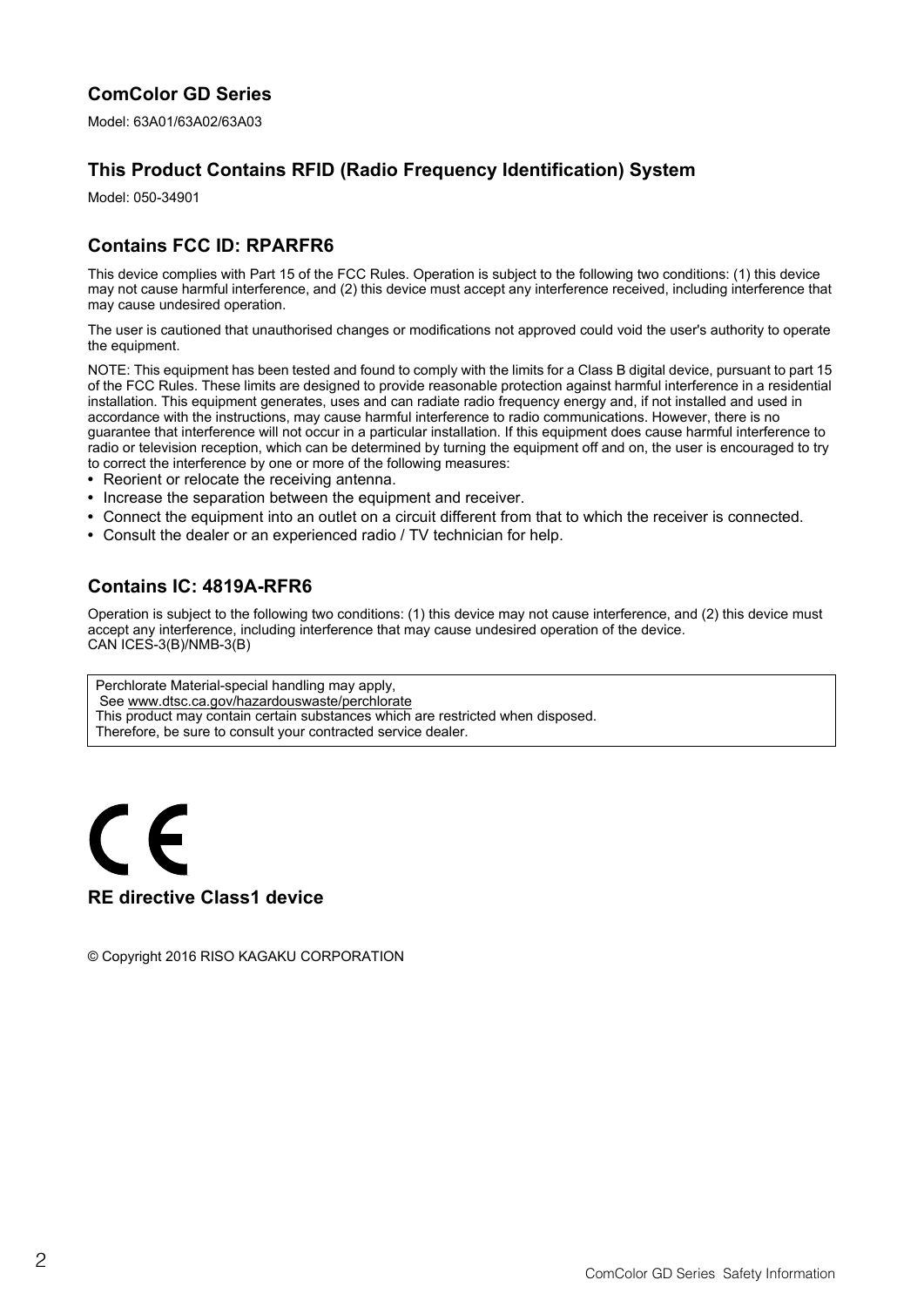# <span id="page-4-0"></span>**Safety Precautions**

This section describes the items that should be followed for safe use of this machine. Be sure to read this section before using the machine.

# <span id="page-4-1"></span>**Warning Symbols**

To use the machine properly and to prevent human injury and damage to properties, the following warning symbols are used. Read the meaning of the symbols to understand and then read this guide.

**WARNING** Indicates that incorrect handling by ignoring this symbol may cause death or serious human injury.

**CAUTION** Indicates that incorrect handling by ignoring this symbol may cause human injury or damage to properties.

Examples of symbols



The  $\bigcirc$  symbol indicates a prohibited action. A specific prohibited action is drawn inside or next to the symbol. (The left figure indicates that disassembly is prohibited.)

The  $\bullet$  symbol indicates a forced action or an instruction. A specific instruction is drawn inside the symbol. (The left figure indicates an instruction to remove the power plug from the electrical outlet.)

# <span id="page-4-2"></span>**Power Plug**

- If the following options are connected, you will have two or more plugs.
	- **•** Scanner
	- **•** Face down finisher
	- **•** High capacity feeder
	- **•** High capacity stacker
	- **•** Multifunction finisher

# <span id="page-4-3"></span>**Installation Location**

# **ACAUTION**

- Place the machine on a flat or stable surface. Otherwise, the machine might be inclined or fall down, resulting **in human injury.**
- When installing the machine without the use of a special scanner stand, do not install the machine in a **location where it will be exposed to vibration from other machines. Otherwise, the machine may drop or fall and injure someone.**
- The machine has ventilation openings. Place the machine at least 100 mm (3 15/16") from walls. If the **ventilation openings are blocked, the inside of the machine may become hot and a fire might occur.**
- **Do not place the machine in a dusty or humid location. Otherwise, a fire or an electric shock might occur.**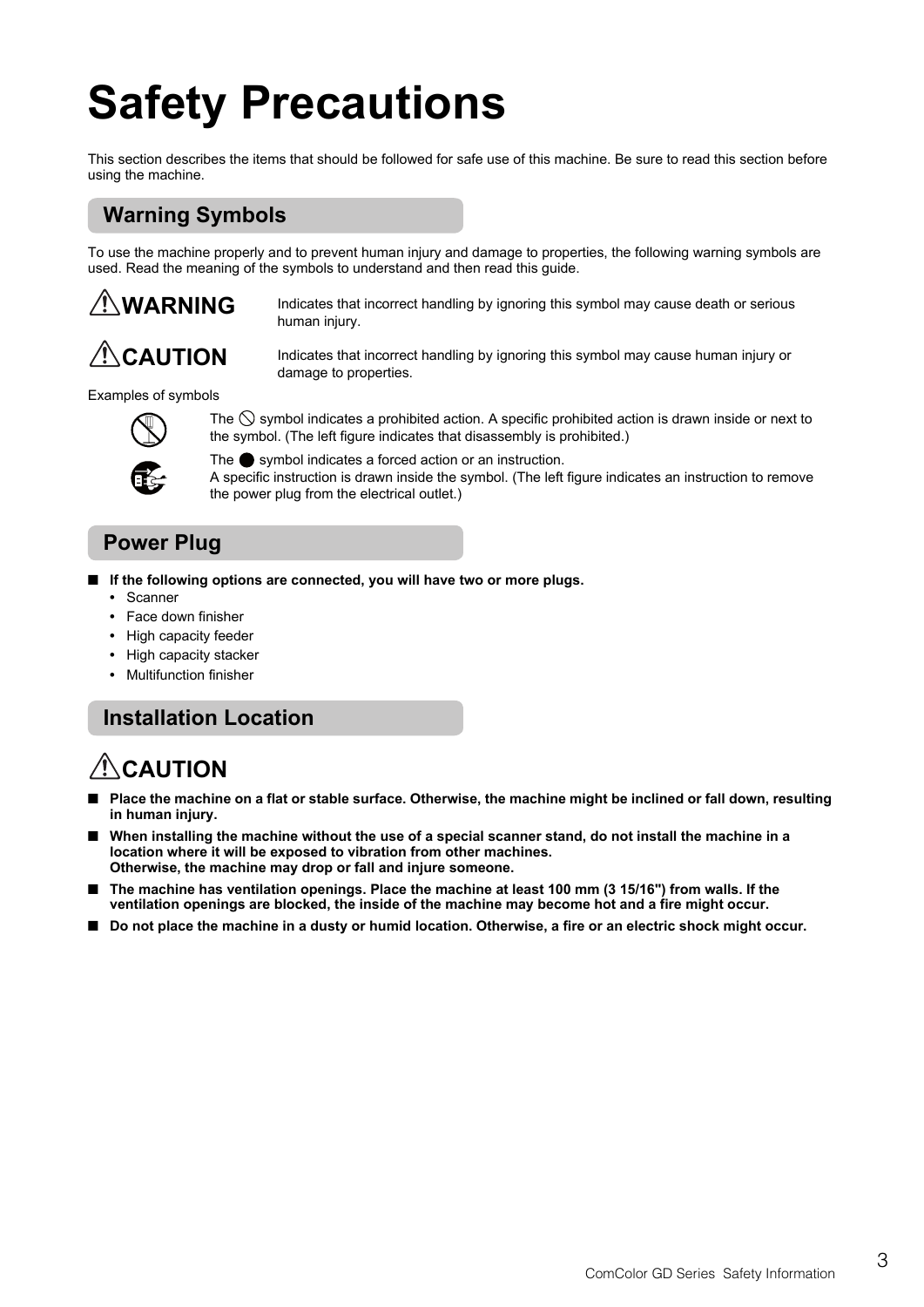# <span id="page-5-0"></span>**Power Connection**

# **WARNING**

- Install the machine near the wall socket to avoid using an extension cord between the machine and the **wall socket. If an extension cord is absolutely required, do not use longer than 5m (15ft). Otherwise, a fire or an electric shock might occur.**
- **Do not damage or rebuild the power cord. Placing a heavy object on the cord or pulling or forcibly bending the cord may damage the cord, resulting in a fire or an electric shock.**
- **The power cord supplied with this product can be used only for this machine. Do not use it for another electric product. Otherwise, a fire or an electric shock might occur.**
- Do not plug or unplug the power cord if your hands are wet. Otherwise, an electric shock might occur.

# **CAUTION**

- Connect the plug securely to the electrical outlet to avoid a loose connection.
- **Do not pull the power cord when unplugging it. Otherwise, it could become damaged and a fire or an electric shock might occur. Be sure to hold on to the plug when unplugging the power cord.**
- If the machine will not be used for a long time, such as during a holiday, unplug the power cord from the **electrical outlet for safety.**
- **Pull out the power plug from the electrical outlet at least once a year and clean the prongs of the plug and their surroundings. Dust collected on these areas can result in fire.**

# <span id="page-5-1"></span>**Handling**

# **WARNING**

- Do not place water containers or metallic objects on the machine. If water drips inside the machine or a **metallic object drops inside it, a fire or an electric shock might occur.**
- **Do not remove the covers. Otherwise, you might be electrically shocked by the high-voltage part inside.**
- Do not disassemble or rebuild the machine by yourself. Otherwise, a fire or an electric shock might **occur.**
- **Do not insert or drop any metallic material or flammable substances into the machine through any opening.**

**A fire or an electric shock might occur.**

- If something drops inside the unit, immediately press and hold the [Power] key to turn off the power **for operations, then turn off the main power switch. Next, unplug the power cord and contact your dealer or authorized service representative. Continued use might result in a fire or an electric shock.**
- If the unit emits excessive heat, smoke or foul odor, immediately press and hold the [Power] key to **turn off the power for operations, then turn off the main power switch. Next, unplug all the power cords and contact your dealer or authorized service representative. Otherwise, a fire or an electric shock might occur.**
- When using the IC card reader **The IC card reader continually emits a weak signal. If you are using a cardiac pacemaker and notice any abnormalities, immediately move away from the machine. Consult a physician immediately.**

# **/!\CAUTION**

- Do not insert your fingers in the areas around the standard tray or stacking tray. **Otherwise, an injury might occur.**
- Do not touch the moving parts of the machine. Otherwise, an injury might occur.
- Be careful of protruding parts and metal terminals when inserting the hand inside the printer such as **removing jammed paper. Otherwise, an injury might occur.**
- The inside of the printer may have areas with ink. Be careful not to let the ink come in contact with your hands **or clothing.**

**Should ink accidentally make contact with your hands, wash it off with detergent as soon as possible.**

When moving the machine, contact your dealer or authorized service representative. **If you try to forcibly move the machine, the machine may overturn, resulting in injury.**

 $\Delta$ 











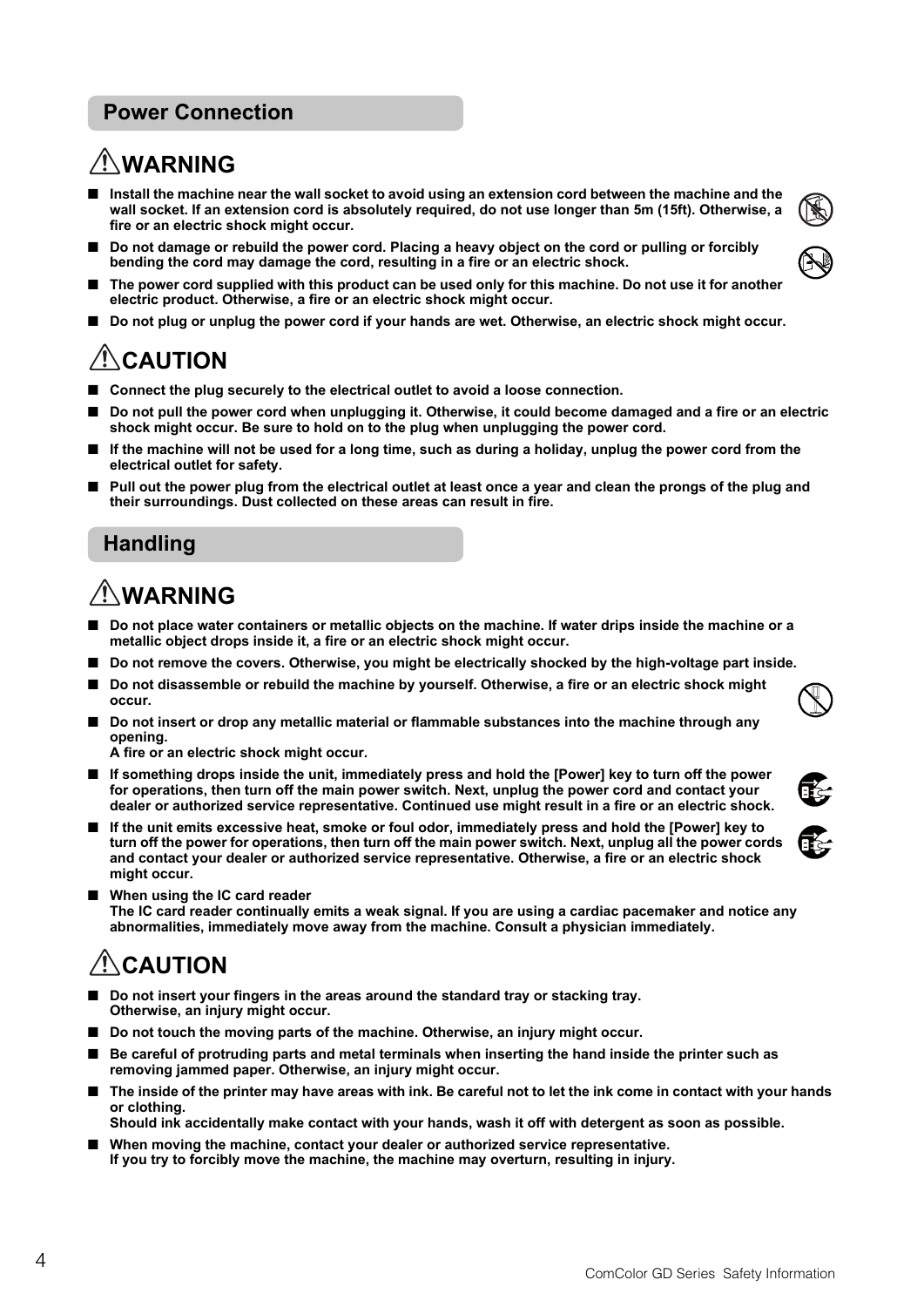# <span id="page-6-0"></span>**Ink Cartridge**

# **CAUTION**

- Avoid contact to eyes and/or skin. If ink gets into your eyes, flush it out immediately with plenty of water. If ink **comes into contact with your skin, wash it off thoroughly using soap.**
- **Allow plenty of ventilation during printing. Seek fresh air immediately if you feel unwell during use.**
- **If you feel sick, seek medical advice immediately.**
- **Use the ink only for printing purposes.**
- **Do not dispose of used ink cartridges by burning. The ink is combustible and can cause the fire to grow, resulting in burns.**
- Store ink cartridges out of the reach of children.
- The ink is a combustible liquid. In the event of fire, use potassium carbonate mist, foam, powder, or a carbon **dioxide fire extinguisher.**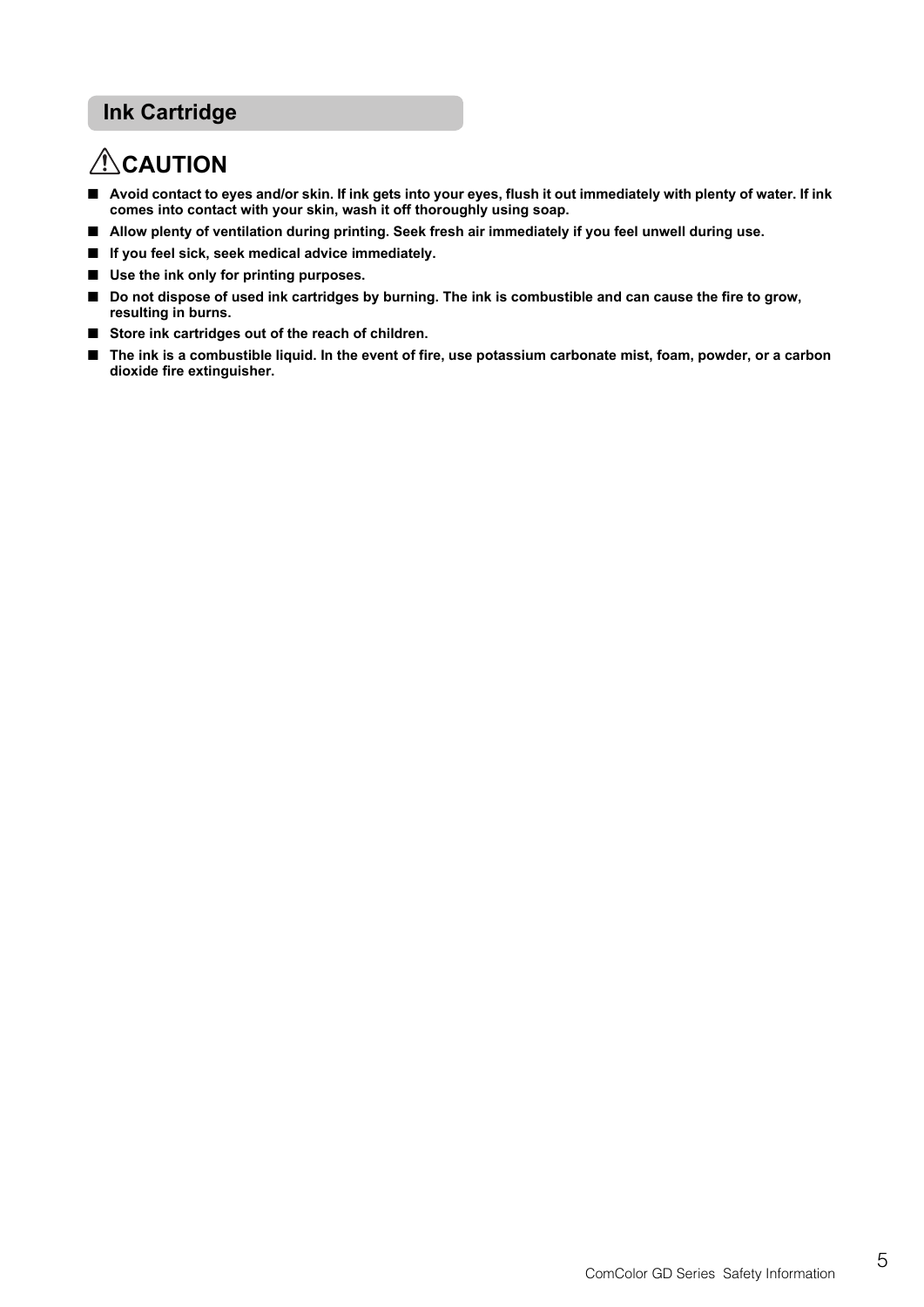# <span id="page-7-0"></span>**Before Use**

This section describes the precautions that must be observed before using the machine.

# <span id="page-7-1"></span>**Installation Location**

Observe the following precautions.

- Your dealer will help you to determine a proper location for the machine at the time of delivery.
- When moving the machine, contact your dealer or authorized service representative.
- **Avoid installing the machine in the following locations. Otherwise, incorrect operation, malfunction, or accident might occur.**
	- **•** Places subject to direct sunlight or excessively illuminated such as next to windows (if inevitable, use a curtain at the window)
	- **•** Places subject to sudden temperature variations
	- **•** Places excessively hot and humid or cold and dry
	- **•** Places close to fire or heat
	- **•** Places directly subject to cold air from air conditioners or hot air from heaters, as well as radiant heat
	- **•** Places with poor air permeability or ventilation
	- **•** Dusty places
	- **•** Places subject to excessive vibration
- Install the machine in a place whose levelness is within the following specified range. Installation surface level: 2° or less
- **Operate the machine under the following environment conditions.** Temperature range: 15°C - 30°C (59°F - 86°F) Humidity range: 40% - 70% RH (non-condensing)

## <span id="page-7-2"></span>**Power Connection**

Observe the following precautions.

- Connect the plug securely to the electrical outlet to avoid a loose connection. You may have two or more **power plugs if you have options connected.**
- Install the machine near an electrical outlet.
- When the scanner is connected to the printer using the USB cable, the scanner is turned on and off by the **power of the main unit.**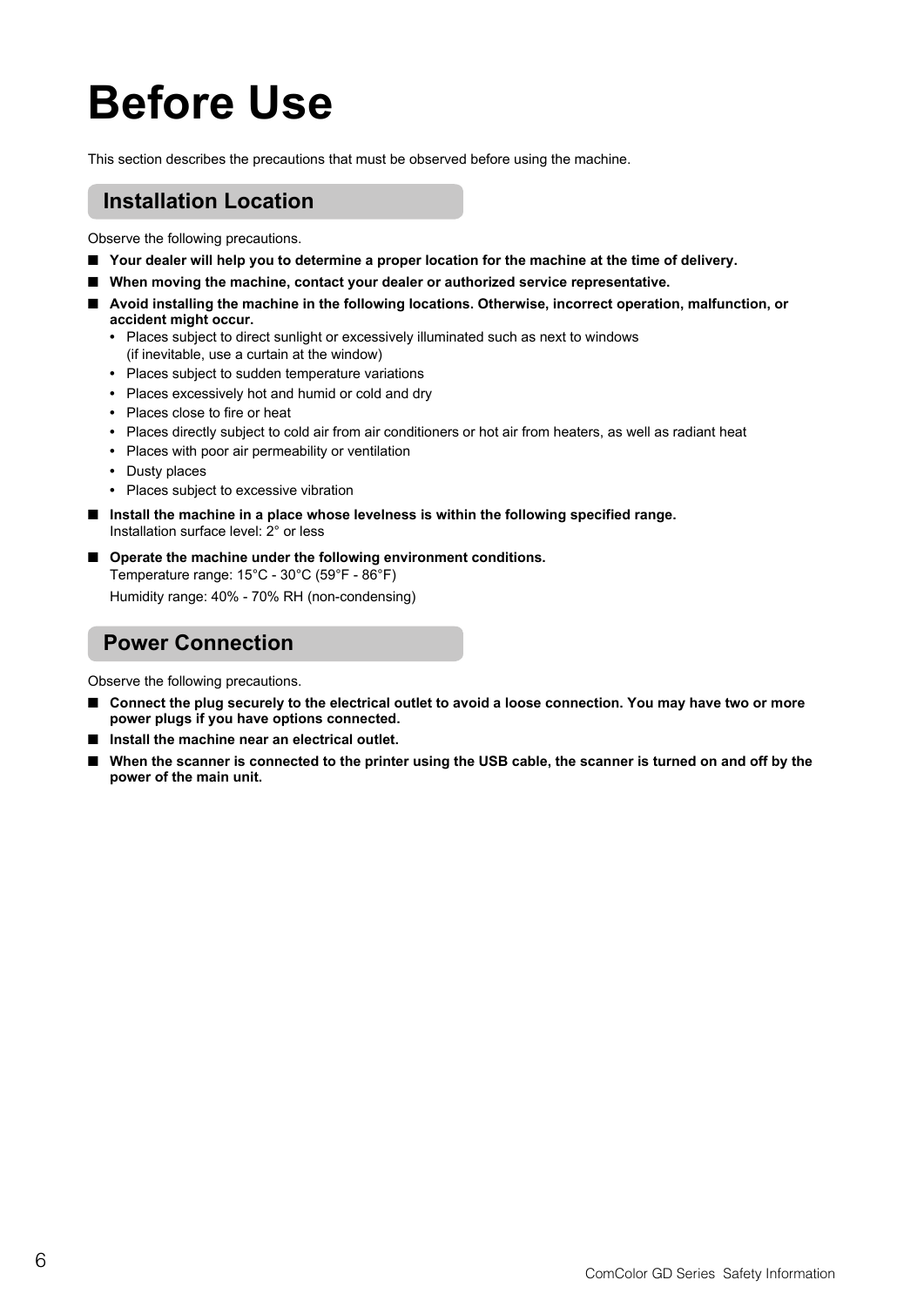# <span id="page-8-0"></span>**Connecting to a Computer**

■ **Connecting to Multiple Computers** 



■ **Connecting to One Computer** 





The maximum allowable voltage for all input/output connection is 5V.

- Use a commercially available ethernet shielded cable. It is recommended that you use one of the following types of ethernet shielded cables according to your network environment.
	- Cat 5 (Cat 5e) cable for 100BASE network
	- Cat 5e cable for 1000BASE network
- To print from a computer, you must install the printer driver. For the installation method, see **"Installing the Printer Driver"** in the **"User's Guide"**.
- When connecting the optional print controller, connect to the LAN1 terminal on the rear of the machine.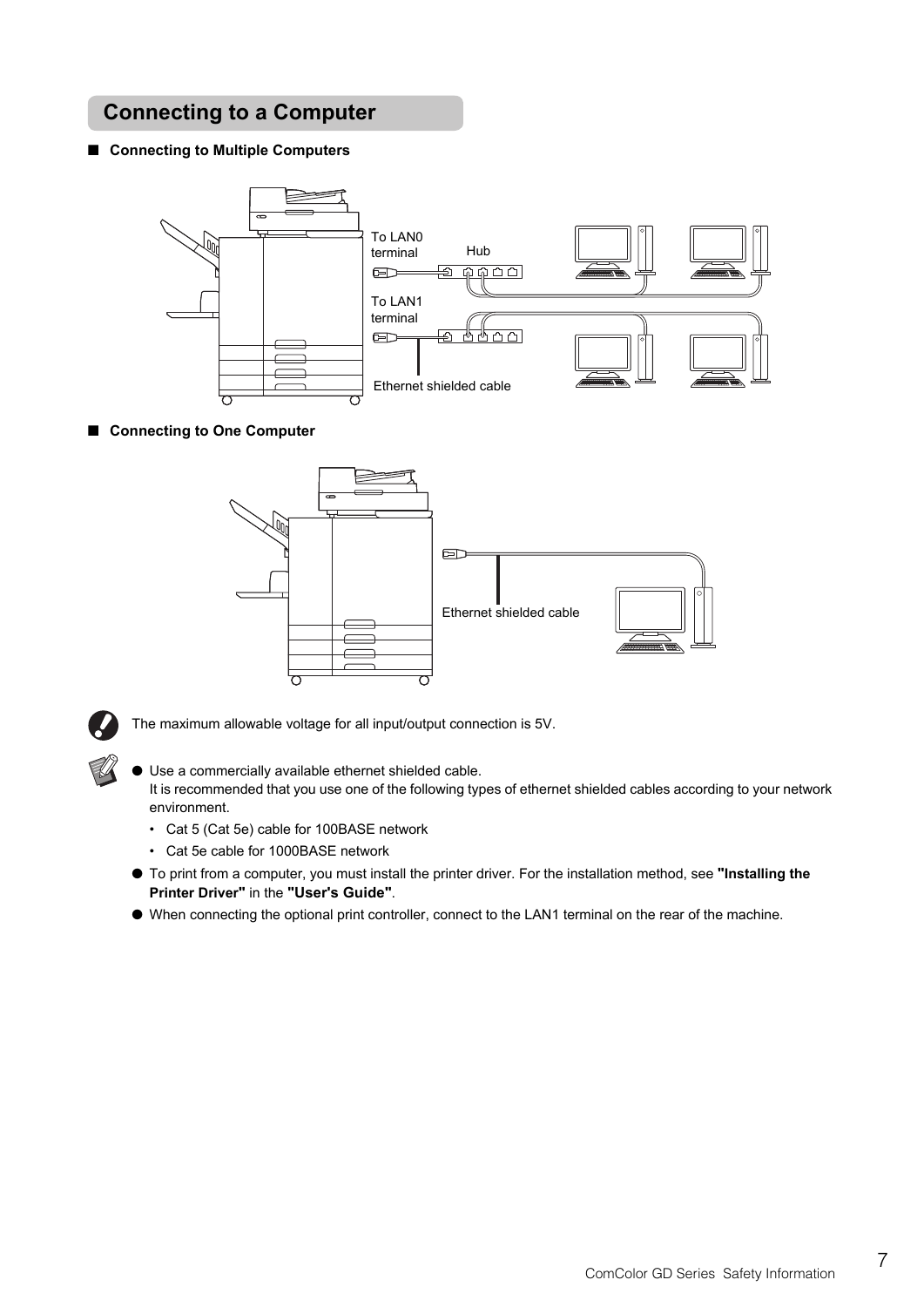# <span id="page-9-0"></span>**Required Spacing**

#### ■ **Main Unit**

Provide sufficient space for the front cover to open.

- As seen from the front (with the standard tray open) As seen from the side (with the front cover open)
	-



Units: mm (inch)

#### ■ Main Unit with Optional Equipment Installed

Provide sufficient space for opening the standard tray, the front cover, and the original cover of the scanner.

- $\overline{\phantom{a}}$ 1345 (52 31/32") <sup>2</sup> ▁▁**▕<del>w</del>** ▁▁▁ 1440 (56 11/16") <sup>1</sup>Units: mm (inch)
- As seen from the front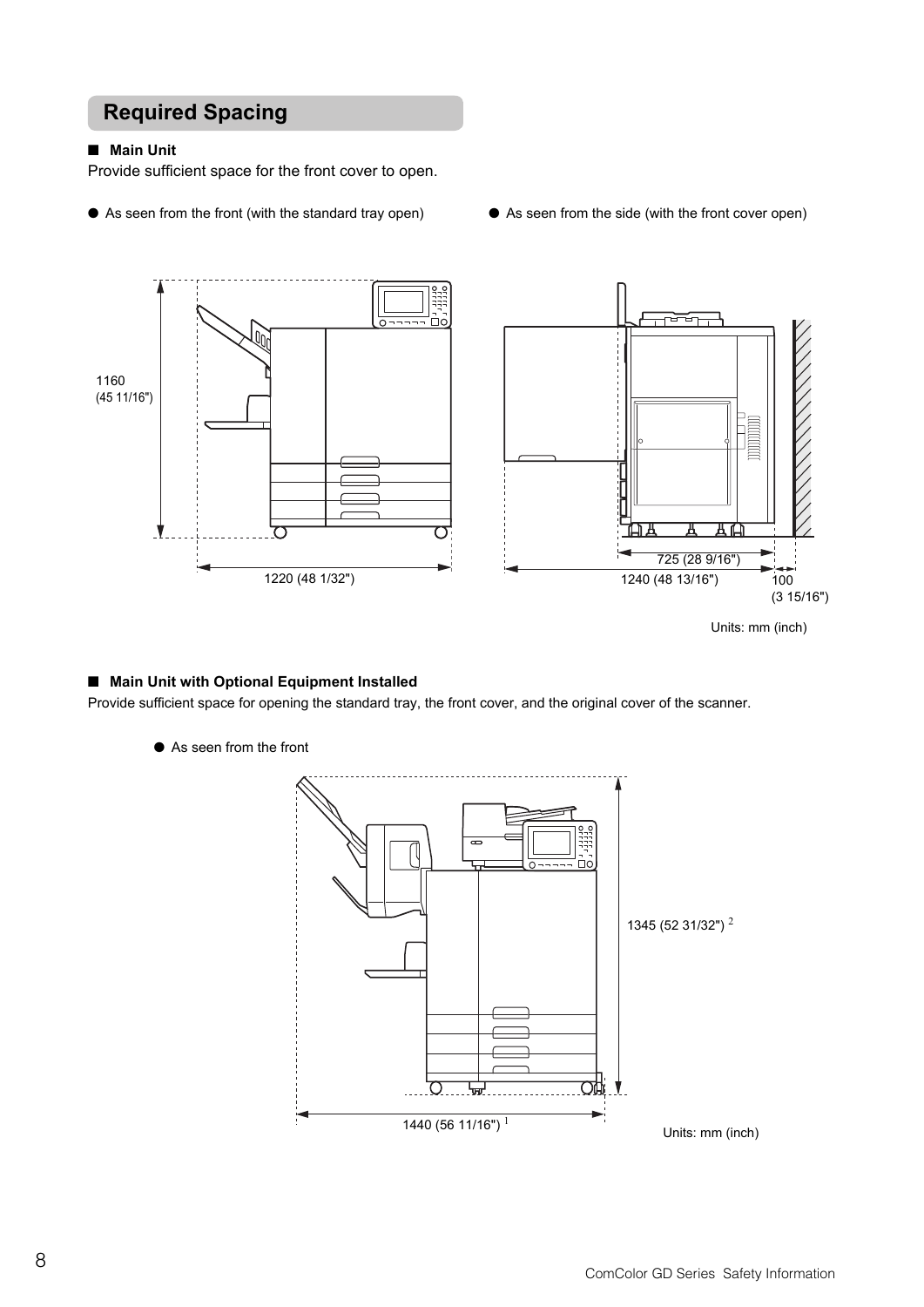

Units: mm (inch)

The size varies depending on the optional equipment used.

| $\mathbf{1}$   | Main unit only                                                           | 1,220 mm (48 1/32")   |
|----------------|--------------------------------------------------------------------------|-----------------------|
| Width          | Main unit and Scanner (when using special scanner stand)                 | 1,235 mm (48 5/8")    |
|                | <b>Main unit and Face Down Finisher</b>                                  | 1,440 mm (56 11/16")  |
|                | Main unit, Multifunction Finisher, and Folder Unit                       | 2,520 mm (99 7/32")   |
|                | <b>Main unit and Multifunction Finisher</b>                              | 2,315 mm (91 5/32")   |
|                | <b>Main unit and Wide Stacking Tray</b>                                  | 1,875 mm (73 13/16")  |
|                | <b>Main unit and Auto-Control Stacking Tray</b>                          | 1,745 mm (68 23/32")  |
|                | Main unit, Face Down Finisher, and Wide Stacking Tray                    | 2,100 mm (82 11/16")  |
|                | Main unit, Face Down Finisher, and Auto-Control Stacking Tray            | 1,970 mm (77 9/16")   |
|                | Main unit and High Capacity Feeder                                       | 1,565 mm (61 5/8")    |
|                | Main unit and High Capacity Stacker                                      | 2,210 mm (87 1/32")   |
|                | Main unit, High Capacity Feeder, and High Capacity Stacker               | 2,555 mm (100 19/32") |
|                | Main unit, High Capacity Feeder, and Wide Stacking Tray                  | 2,225 mm (87 19/32")  |
|                | Main unit, High Capacity Feeder, and Auto-Control Stacking Tray          | 2,095 mm (82 1/2")    |
|                | Main unit, High Capacity Feeder, Multifunction Finisher, and Folder Unit | 2,865 mm (112 13/16") |
|                | Main unit, High Capacity Feeder, and Multifunction Finisher              | 2,660 mm (104 23/32") |
|                | Main unit, Face Down Finisher, and High Capacity Stacker                 | 2,430 mm (95 43/64")  |
|                |                                                                          |                       |
| $\overline{2}$ | Main unit only (with the operation panel in the upright position)        | 1,160 mm (45 11/16")  |
| <b>Height</b>  | Main unit and Scanner (when using special scanner stand)                 | 1,260 mm (49 5/8")    |
|                | <b>Main unit and Face Down Finisher</b>                                  | 1,345 mm (52 31/32")  |
|                | <b>Main unit and Multifunction Finisher</b>                              | 1,160 mm (45 11/16")  |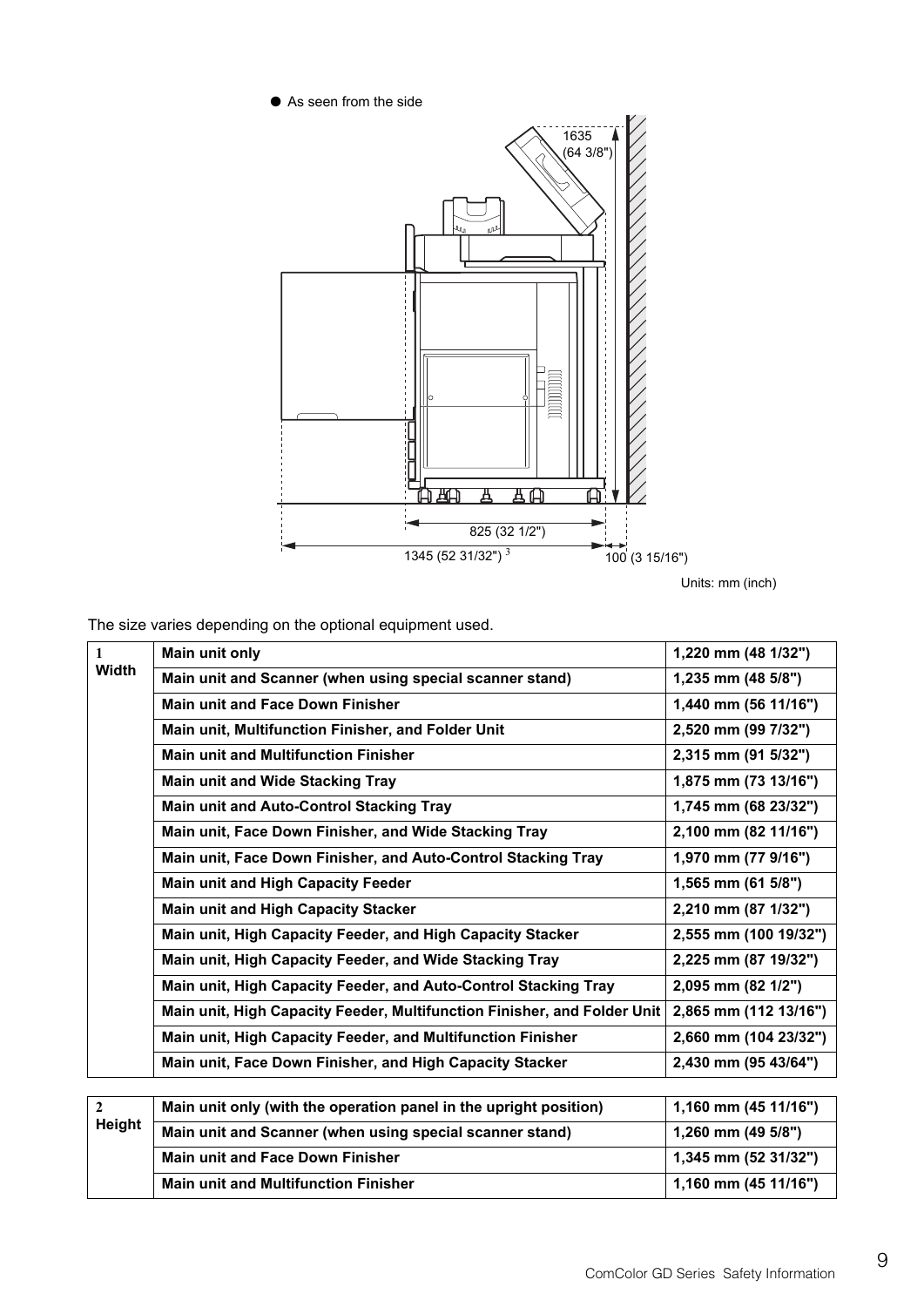| <b>Depth</b> | Main unit only                                                                                           | 1,240 mm (48 13/16")  |
|--------------|----------------------------------------------------------------------------------------------------------|-----------------------|
|              | Main unit and Scanner (when using special scanner stand)                                                 | 1,345 mm (52 31/32")  |
|              | <b>Main unit and Multifunction Finisher</b>                                                              | 1,280 mm (50 13/32")  |
|              | Main unit, Multifunction Finisher, and Folder Unit                                                       | 1,340 mm (52 3/4")    |
|              | Main unit, Scanner (when using special scanner stand),<br><b>Multifunction Finisher, and Folder Unit</b> | $1,405$ mm (55 5/16") |
|              | Main unit and High Capacity Feeder                                                                       | 1,240 mm (48 13/16")  |
|              | Main unit and High Capacity Stacker                                                                      | 1,315 mm (51 25/32")  |

The ComColor GD9630/GD9630R is used in the illustration of this machine.

# <span id="page-11-0"></span>**Handling**

- **Do not use the main power switch to turn off the machine or unplug the machine during operation.**
- **Do not open any of the covers during operation.**
- **Do not move the machine.**
- The machine contains precision components and moving parts. Therefore, do not perform operations not **described in the guides.**
- **Do not place heavy objects on the machine or subject the machine to strong shocks.**
- **Open and close the covers gently.**
- After turning off the main power switch, wait until the [Main Power] lamp goes off before turning on the main **power switch again.**
- Perform head-cleaning if the machine will not be used for a long time or before using the machine after a long **period of non-use.**

Ink may deteriorate or dry up in the ink feed path inside the machine, resulting in clogging of the print head. It is recommended that head-cleaning be performed regularly to prevent this from occurring.

- **Do not touch the print head, as this can result in malfunction or deterioration in print quality.**
- **Always keep all the color ink cartridges in the machine. Do not leave the machine with the ink cartridges removed, even when not using the machine.**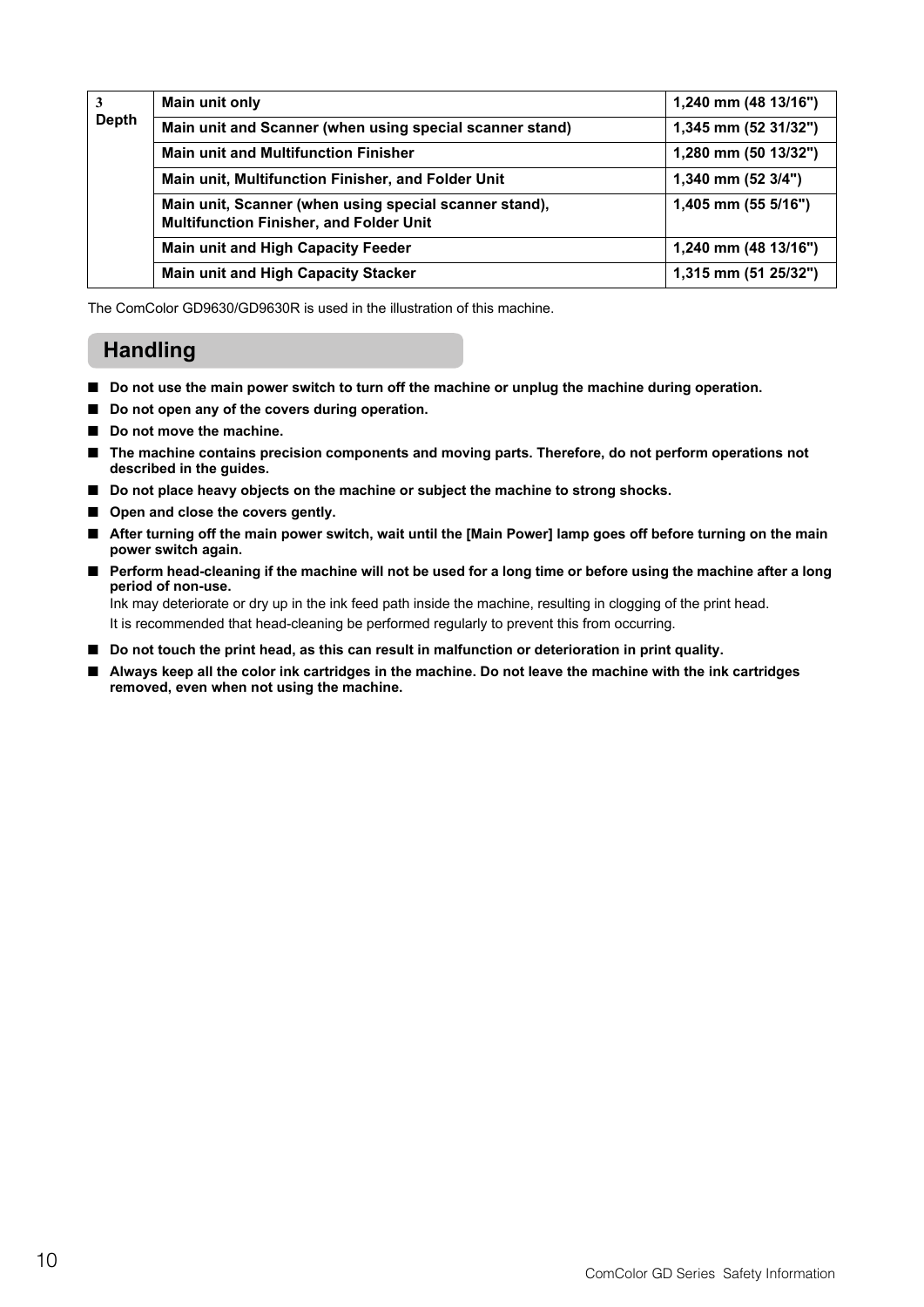# <span id="page-12-0"></span>**Originals**

If you connect the optional scanner, you can copy or scan an original by placing it on the platen glass or in the ADF to be read.

If you use an original that is not compatible with this machine, it may result in problems such as paper jamming, soiling or malfunctions.

Specifications of Original Source

|                 | <b>Platen Glass</b>                                     | <b>ADF</b>                                                                                                |
|-----------------|---------------------------------------------------------|-----------------------------------------------------------------------------------------------------------|
| Original Size   | Maximum 303 mm $\times$ 432 mm (11 15/16" $\times$ 17") | 100 mm $\times$ 148 mm - 297 mm $\times$ 432 mm<br>$(3\ 15/16" \times 5\ 27/32" - 11\ 11/16" \times 17")$ |
| Original Weight |                                                         | 52 g/m <sup>2</sup> - 128 g/m <sup>2</sup> (14-lb bond - 34-lb bond)                                      |
| Original Type   |                                                         | Plain paper                                                                                               |
| Max. Capacity   |                                                         | 200 sheets (when the weight is 80 g/m <sup>2</sup> (21-lb bond))                                          |

\* Platen glass durability: 200 N (over an A3-size area)

#### ■ **Precautions about Originals**

Originals that have ink or correcting fluid must be dried before being placed on the platen glass.

The following types of originals cannot be scanned using the ADF, even when within the above specification range. Use the platen glass instead.

- **•** Paper that has been cut and pasted
- **•** Heavily wrinkled or curled paper
- **•** Folded paper
- **•** Glued paper
- **•** Paper with holes
- **•** Torn paper or paper with irregular edges
- **•** Transparencies, tracing paper, and other highly transparent materials
- **•** Art paper or coated paper with a processed surface on the front or back
- **•** Thermal paper for fax machines or word processors
- **•** Paper with an uneven surface

To accurate scanning

- **•** When scanning photos or printed documents, make sure the surface of the original is flat.
- **•** We recommend that you use an original with a font size of at least 5pt.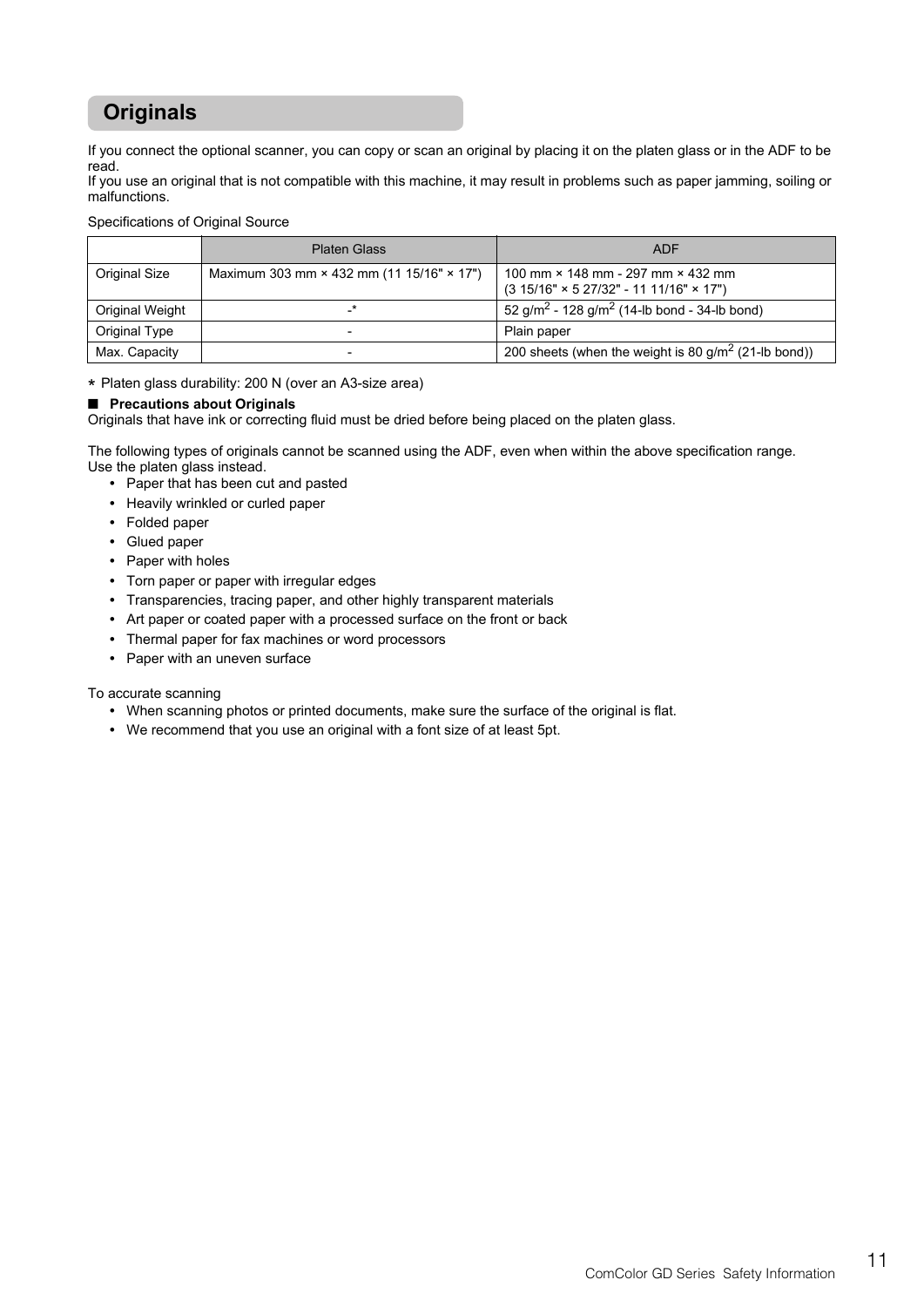# <span id="page-13-0"></span>**Printable Area**

The size of the printable area varies depending on whether you are printing a job from a computer or copying a paper original.

#### ■ **Maximum Print Area**

| <b>Maximum Print Area</b>                              |                                                                     |                 | Print Area (Margin) |
|--------------------------------------------------------|---------------------------------------------------------------------|-----------------|---------------------|
| Printing                                               | Copying                                                             | Standard        | Maximum             |
| $314$ mm $\times$ 548 mm<br>$(123/8" \times 2119/32")$ | 295 mm $\times$ 430 mm <sup>*</sup><br>$(11.5/8" \times 16.15/16")$ | $3$ mm $(1/8")$ | 1 mm $(3/64")$      |

\* When using the platen glass: 303 mm × 432 mm (11 15/16" × 17")



Printing without margins cannot be performed. Margins are always added around the edges of the paper.

#### ■ **Printable Area (Margin)**

Some areas around the edges of the paper cannot be printed regardless of the data size of the original. See "Maximum Print Area".



- Depending on the content of the original, text or images may be lost or bleeding may occur.
	- Even when the paper size is within the maximum print area, a margin is always provided.
	- When copying, the machine cannot scan the 1 mm (3/64") margin of the original.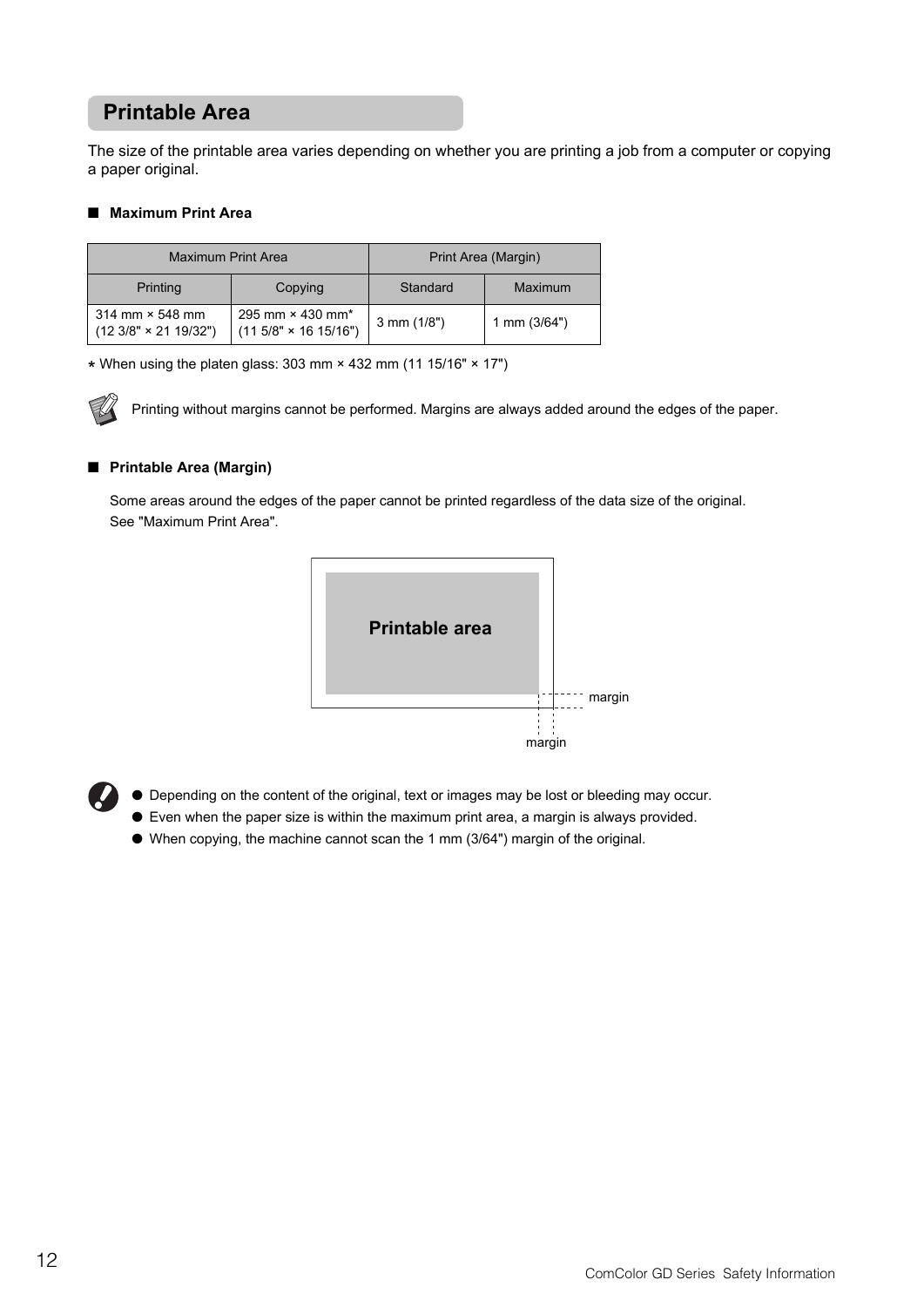#### ■ **Printable Area of Envelopes**

The following envelopes of the standard size can be printed on this machine:

- **•** C4: 229 mm × 324 mm (9" × 12 3/4")
- **•** C5: 162 mm × 229 mm (6 3/8" × 9")
- **•** C6: 114 mm × 162 mm (4 1/2" × 6 3/8")
- **•** DL R: 110 mm × 220 mm (4 5/16" × 8 21/32")
- **•** Envelope 229 mm × 305 mm (9" × 12")
- **•** Envelope 254 mm × 331 mm (10" × 13")
- **•** NO.10 envelope 105 mm × 242 mm (4 1/8" × 9 1/2")

To print on the envelopes of the non-standard size, register the envelope size using [Custom Paper Entry] on the [Environment] tab of the printer driver.

The printable area on envelopes is the area enclosed within 10 mm (3/8") of the edges of the envelope. Any part of the image that does not fit within the printable area is not printed.



- When printing on envelopes, it is recommended you install the optional stacking tray or the envelope feed kit.
- To also print on the flap section, you must register the envelope size including the flap section.
- You cannot use duplex print when printing on envelopes.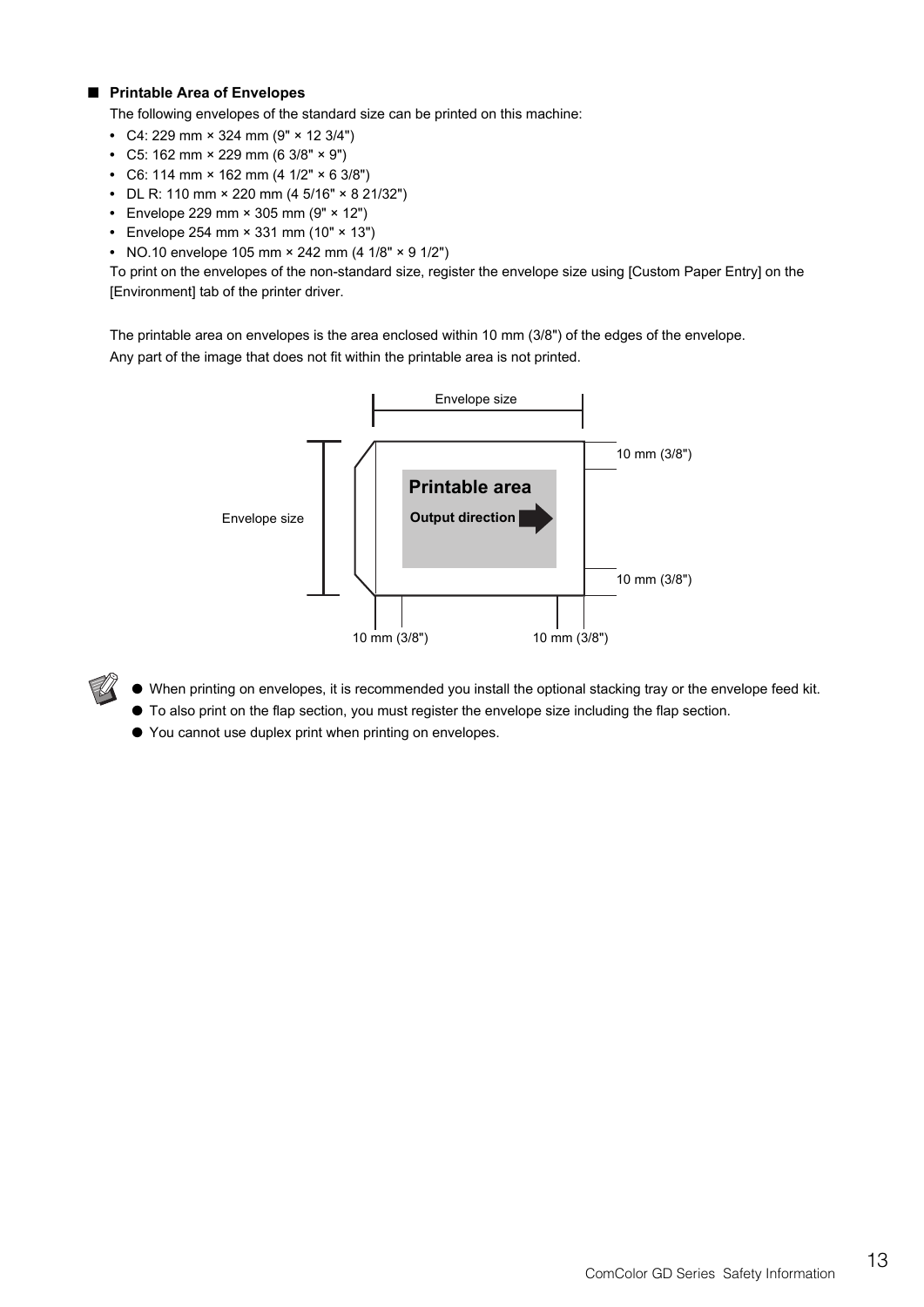# <span id="page-15-0"></span>**Printing Paper**

- If you use paper that is not compatible with this machine, it may result in problems such as paper **jamming, soiling or malfunctions.**
- The specifications for the paper that can be loaded in the feed tray and standard tray differ.

Paper Basic Specifications

The paper type you can use depends on the unit you load paper in.

|              | Feed Tray                                                                                                                          | Standard Tray/High Capacity Feeder                                                                                                                                                                                               |
|--------------|------------------------------------------------------------------------------------------------------------------------------------|----------------------------------------------------------------------------------------------------------------------------------------------------------------------------------------------------------------------------------|
| Size         | 182 mm × 182 mm - 297 mm × 432 mm<br>$(7 \frac{3}{16} \times 7 \frac{3}{16} - 11 \frac{11}{16} \times 17)$                         | Standard tray:<br>90 mm × 148 mm - 340 mm × 550 mm<br>$(3.9/16" \times 5.27/32" - 13.3/8" \times 21.5/8")$<br>High capacity feeder:<br>90 mm × 148 mm - 340 mm × 465 mm<br>$(3.9/16" \times 5.27/32" - 13.3/8" \times 18.5/16")$ |
| Weight       | 52 g/m <sup>2</sup> - 104 g/m <sup>2</sup> (14-lb bond - 28-lb bond)<br>Ream weight: 45 kg - 90 kg (99 lb - 198 lb)<br>(duodecimo) | 46 g/m <sup>2</sup> - 210 g/m <sup>2</sup> (12-lb bond - 56-lb bond)<br>Ream weight: 40 kg - 180 kg (88 lb - 397 lb) (duodecimo)                                                                                                 |
| Paper Type   | Plain paper, recycled paper                                                                                                        | Plain paper, recycled paper, envelopes, postcards (plain<br>paper), postcards (inkjet)                                                                                                                                           |
| Maximum Load | Height up to 56 mm (2 3/16") in each tray                                                                                          | Standard tray:<br>Height up to 110 mm (4 5/16")<br>High capacity feeder:<br>Height up to 440 mm (17 11/32")                                                                                                                      |

#### ■ **Acceptable paper sizes depend on the output tray.**

Face down tray: 90 mm × 148 mm - 340 mm × 550 mm (3 9/16" × 5 27/32" - 13 3/8" × 21 5/8") (Envelopes are not acceptable.)

Face down finisher: When printouts are not collated:

90 mm × 148 mm - 340 mm × 550 mm (3 9/16" × 5 27/32" - 13 3/8" × 21 5/8") (Envelopes are not acceptable.) When offset output is applied: Regular sized paper: 182 mm × 257 mm - 297 mm × 431.8 mm (7 3/16" × 10 1/8" - 11 11/16" × 17") Irregular sized paper: 131 mm × 148 mm - 305 mm × 550 mm (5 3/16" × 5 27/32" - 12" × 21 5/8")

(When you use staples: A3/JIS-B4/A4/A4-LEF 1/JIS-B5/JIS-B5-LEF/Ledger/Legal/Letter/Letter-LEF/Foolscap Only regular sized paper.)

Auto-control stacking tray: 90 mm × 148 mm - 320 mm × 432 mm (3 9/16" × 5 27/32" - 12 19/32" × 17") (When using paper exceeding 432 mm (17"), close the paper guides.)

Wide stacking tray: 90 mm × 148 mm - 340 mm × 550 mm (3 9/16" × 5 27/32" - 13 3/8" × 21 5/8")

High capacity stacker: When printouts are not collated:

90 mm × 148 mm - 340 mm × 460 mm (3 9/16" × 5 27/32" - 13 3/8" × 18 1/8") Height up to 440 mm (17 11/32")\*

\* For A5, postcards, envelopes, or irregular sized paper: height up to 110 mm (4 5/16")

When offset output is applied:

90 mm × 182 mm - 340 mm × 432 mm (3 9/16" × 7 3/16" - 13 3/8" × 17")

 Height up to 405 mm (15 15/16") (not applicable to A5, postcards, envelopes or irregular sized paper)

For information on each tray in the multifunction finisher, see "Multifunction Finisher FG10 (Optional)" in "Specifications".

1 LEF stands for Long edge feed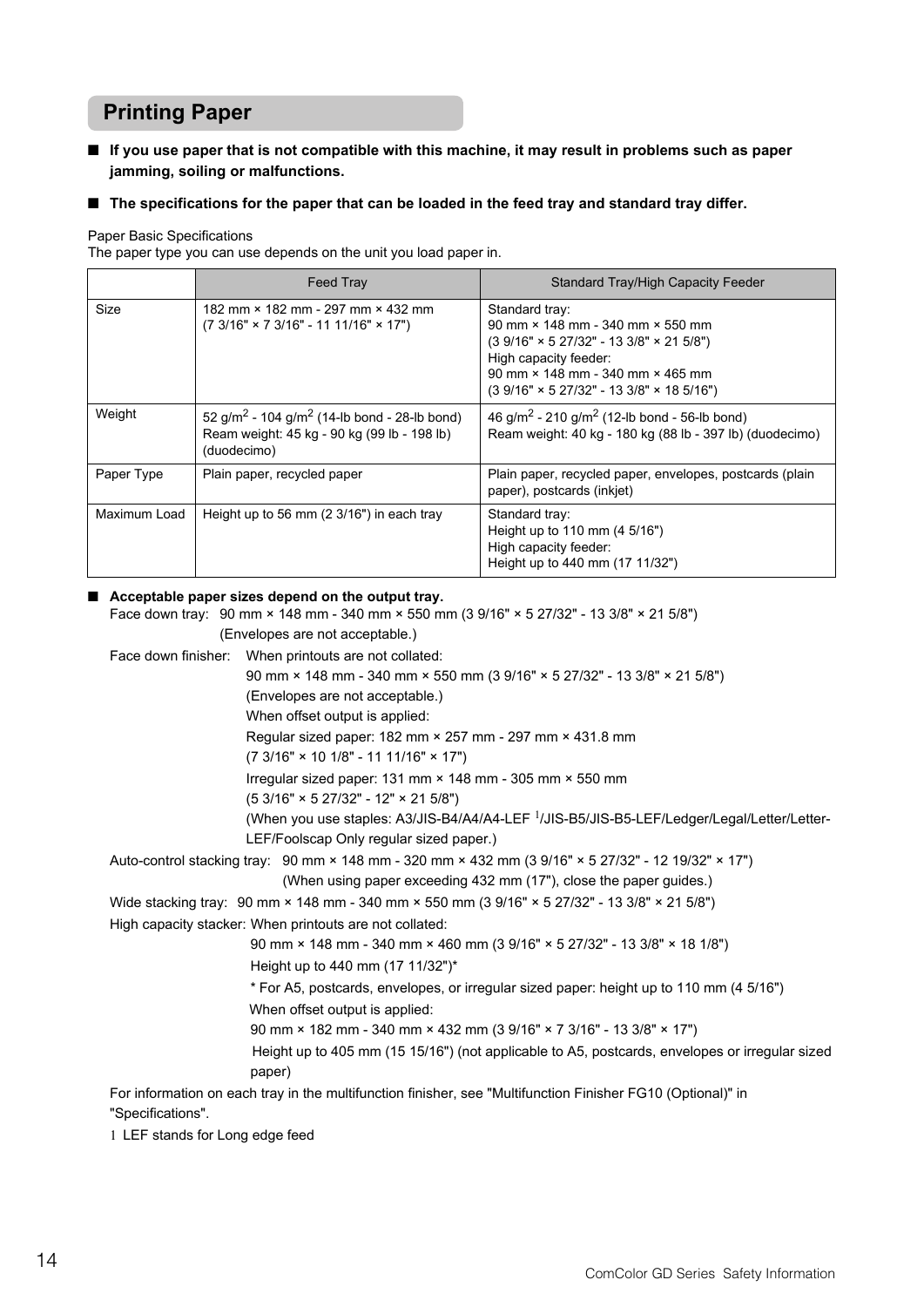

- The feed tray is not available for ComColor GD9631/GD9631R.
	- Depending on the type of paper, operating environment, and storage conditions, even paper meeting these size and weight specifications may not be able to pass through the machine in some cases.
- Do not use the following paper types as they will cause problems such as paper jamming or **malfunctions.**
- **•** Paper that does not comply with the conditions in the basic specifications
- **•** Paper with a processed surface, such as thermal paper or carbon paper
- **•** Curled paper (3 mm (1/8") or more)
- **•** Paper with wrinkles
- **•** Bent paper
- **•** Torn paper
- **•** Paper with ripples
- **•** Coated paper such as art paper
- **•** Paper with jagged edges
- **•** Glued paper
- **•** Paper with holes
- **•** Glossy paper for photographs
- **•** Transparencies
- **•** Yupo paper
- Always use paper from a sealed package.
- After finishing the print job, return the unused paper from the standard tray to the package and store. If **you leave the paper in the standard tray, the paper may curl and cause paper jamming. (It is recommended to take necessary sheets out of the wrapping paper and load them to the standard tray.)**
- If the paper is not cut cleanly or has a textured surface (such as drawing paper), fan the paper before **use.**
- Store paper flat, away from high temperatures, high humidity, and direct sunlight.

# <span id="page-16-0"></span>**Printouts**

- When using duplex printing, the edges of the paper may become dirty depending on the original.
- **Printouts lose their color (discolor) over time due to various chemicals in the air and light. You can protect printouts against discoloration by allowing the printout to fully dry and then inserting it into a glass frame or laminating it.**
- When storing printouts in a clear file folder, be sure to use only those made of polyethylene **terephthalate (PET).**
- **Printouts can lose color when they come in contact with water or sweat. Avoid storing printouts in a place subject to moisture. Writing on printouts with an oil-based pen can cause bleeding.**
- **The print density of the printout immediately after printing differs from the print density 24 hours later. Print density decreases over time.**
- **Do not place printouts from this machine on top of printouts from a laser printer or copier that uses toner. The paper might stick to the printed toner and the toner might transfer to the printout.**
- **Do not place printouts from this machine on or beneath the thermal paper or pressure-sensitive paper. Image on the thermal paper or pressure-sensitive paper might lighten or vanish.**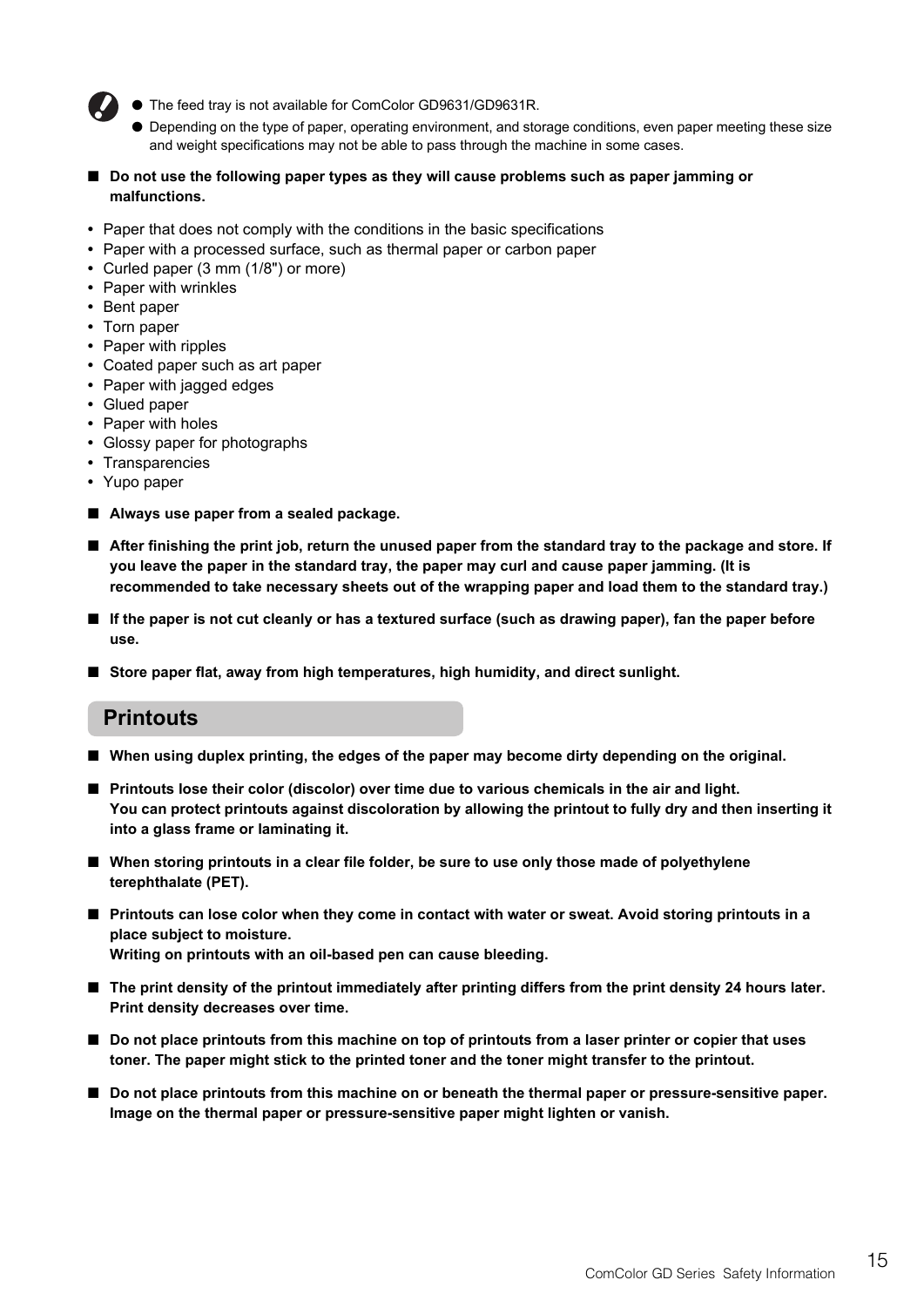# <span id="page-17-0"></span>**Materials Not to Be Printed**

■ **Do not use the machine in any manner which violates the law or infringes on established copyrights, even when making copies for personal use. For more information, contact your dealer or authorized service representative. In general, use discretion and common sense.**

# <span id="page-17-1"></span>**Ink Cartridge Storage and Handling Precautions**

The ink cartridges for this machine are partly made of paper. For this reason, cartridges may become deformed and unusable if stored incorrectly or in an unsuitable environment. Store the ink cartridges properly, according to "Storage".

#### ■ **Storage**

- When storing the ink cartridge, keep the ink cartridge in the original package, and store it horizontally in the direction indicated by the this-side-up mark.
- Avoid freezing or placement under direct sunlight. Store in areas between 5°C and 35°C (41°F 95°F). Do not store in locations subject to extreme changes in temperature.
- If the plastic bag is opened but the ink cartridge is not to be used right away, store the ink cartridge properly and insert it into the machine as soon as possible.

#### ■ **Handling Precautions**

- Do not shake the ink cartridge. This can create bubbles, resulting in a deterioration in print quality.
- Do not add ink into the ink cartridge.
- Remove the ink cartridge from its plastic bag just before inserting it into the machine.
- Adequate operation temperature is 15°C 30°C (59°F 86°F).

Using the ink cartridge outside the adequate operation temperature range can result in a deterioration in print quality (reduced ink discharge).

The spraying properties of the inkiet printer can vary depending on the ink viscosity. In particular, at lower temperatures, the ink viscosity increases and can result in clogging of the print head. Follow the information on the operation environment and storage temperature, check the manufacturing date, and use the ink cartridge within 24 months from the date of manufacture.

- If the cap of the ink cartridge is removed and the ink cartridge is left for a long period of time without being used up, various chemicals in the air can cause the ink cartridge to deteriorate.
- Using ink that has deteriorated or changed in quality can damage the print head or ink flow path.
- Do not dump the ink left in the cartridge into the sewers.
- The ink is a combustible liquid. In the event of fire, use potassium carbonate mist, foam, powder, or a carbon dioxide fire extinguisher.

# <span id="page-17-2"></span>**Disposing of Used Ink Cartridges and Cleaning Tanks**

■ The ink in the cleaning tank cannot be used for printing.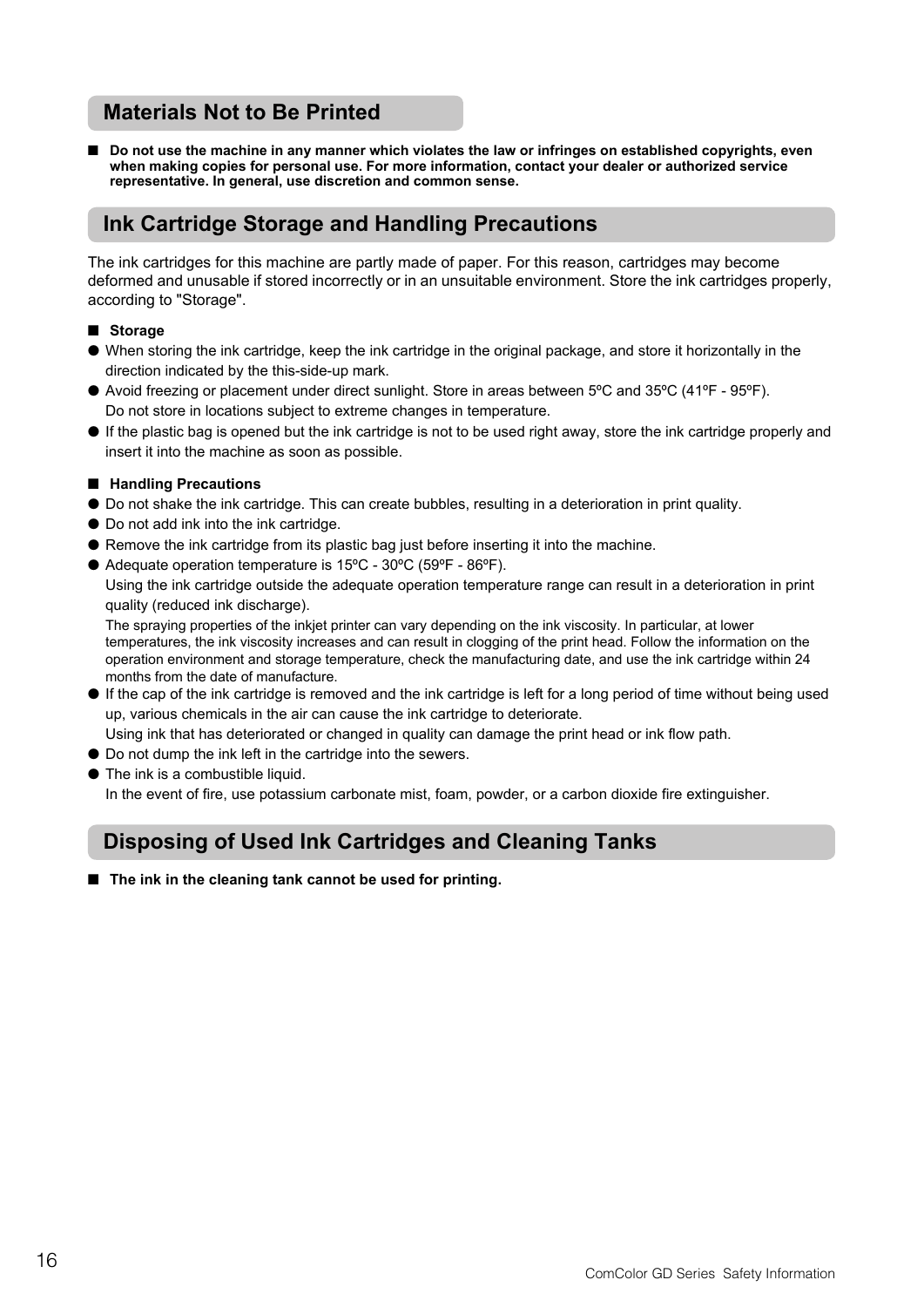# <span id="page-18-0"></span>**Specifications**

## ■ **ComColor GD9630 / GD9630R / GD7330 / GD7330R Specifications**

Basic Functions and Print Functions

| Model Name                    |                                |                | ComColor GD9630/GD9630R: 63A01<br>ComColor GD7330/GD7330R: 63A03                                                                                                                                                                                                                                                                                                                                                                                                                                    |  |
|-------------------------------|--------------------------------|----------------|-----------------------------------------------------------------------------------------------------------------------------------------------------------------------------------------------------------------------------------------------------------------------------------------------------------------------------------------------------------------------------------------------------------------------------------------------------------------------------------------------------|--|
| <b>Type</b>                   |                                |                | Console                                                                                                                                                                                                                                                                                                                                                                                                                                                                                             |  |
| Color Support                 |                                |                | 5 colors (Cyan, Magenta, Yellow, Black, Gray)                                                                                                                                                                                                                                                                                                                                                                                                                                                       |  |
| Print Type                    |                                |                | Line-type inkjet system                                                                                                                                                                                                                                                                                                                                                                                                                                                                             |  |
| Ink Type                      |                                |                | Oil-based pigment ink (Cyan, Magenta, Yellow, Black, Gray)                                                                                                                                                                                                                                                                                                                                                                                                                                          |  |
| <b>Print Resolution</b>       |                                |                | Standard<br>Black: 600 dpi (main scanning direction) × 600 dpi (sub-scanning direction)<br>Cyan, Magenta, Yellow, Gray: 300 dpi (main scanning direction) × 300 dpi<br>(sub-scanning direction)<br>Fine<br>Black: 600 dpi (main scanning direction) × 600 dpi (sub-scanning direction)<br>Cyan, Magenta, Yellow, Gray: 300 dpi (main scanning direction) × 600 dpi<br>(sub-scanning direction)                                                                                                      |  |
| Number of Gray Levels         |                                |                | Black: 4 gray levels<br>Cyan, Magenta, Yellow, Gray: 12 gray levels                                                                                                                                                                                                                                                                                                                                                                                                                                 |  |
| Data Processing Resolution    |                                |                | Standard<br>Black: 600 dpi (main scanning direction) × 600 dpi (sub-scanning direction)<br>Cyan, Magenta, Yellow, Gray: 300 dpi (main scanning direction) × 300 dpi<br>(sub-scanning direction)<br>High-definition<br>Black: 600 dpi (main scanning direction) × 600 dpi (sub-scanning direction)<br>Cyan, Magenta, Yellow, Gray: 300 dpi (main scanning direction) × 600 dpi<br>(sub-scanning direction)<br>Line Smoothing<br>600 dpi (main scanning direction) × 600 dpi (sub-scanning direction) |  |
| Warm-up Time                  |                                |                | 2 min. 30 sec. or less (at room temperature of 23 °C (73.4 °F))                                                                                                                                                                                                                                                                                                                                                                                                                                     |  |
| First Print Time <sup>1</sup> |                                |                | 5 sec. or less (A4-LEF $^7$ )                                                                                                                                                                                                                                                                                                                                                                                                                                                                       |  |
|                               | ComColor<br>GD9630/<br>GD9630R | A4-LEF $^7$    | Simplex: 160 ppm<br>Duplex: 80 sheets/minute                                                                                                                                                                                                                                                                                                                                                                                                                                                        |  |
|                               |                                | Letter-LEF     | Simplex: 160 ppm<br>Duplex: 80 sheets/minute                                                                                                                                                                                                                                                                                                                                                                                                                                                        |  |
|                               |                                | A4             | Simplex: 120 ppm<br>Duplex: 60 sheets/minute                                                                                                                                                                                                                                                                                                                                                                                                                                                        |  |
|                               |                                | Letter         | Simplex: 120 ppm<br>Duplex: 60 sheets/minute                                                                                                                                                                                                                                                                                                                                                                                                                                                        |  |
|                               |                                | Legal          | Simplex: 104 ppm<br>Duplex: 44 sheets/minute                                                                                                                                                                                                                                                                                                                                                                                                                                                        |  |
|                               |                                | JIS-B4         | Simplex: 102 ppm<br>Duplex: 44 sheets/minute                                                                                                                                                                                                                                                                                                                                                                                                                                                        |  |
|                               |                                | A3             | Simplex: 88 ppm<br>Duplex: 42 sheets/minute                                                                                                                                                                                                                                                                                                                                                                                                                                                         |  |
| Continuous<br>Print           |                                | Ledger         | Simplex: 86 ppm<br>Duplex: 42 sheets/minute                                                                                                                                                                                                                                                                                                                                                                                                                                                         |  |
| Speed $26$                    |                                | A4-LEF $^7$    | Simplex: 130 ppm<br>Duplex: 65 sheets/minute                                                                                                                                                                                                                                                                                                                                                                                                                                                        |  |
|                               |                                | Letter-LEF     | Simplex: 130 ppm<br>Duplex: 65 sheets/minute                                                                                                                                                                                                                                                                                                                                                                                                                                                        |  |
|                               |                                | A4             | Simplex: 104 ppm<br>Duplex: 52 sheets/minute                                                                                                                                                                                                                                                                                                                                                                                                                                                        |  |
|                               | ComColor                       | Letter         | Simplex: 104 ppm<br>Duplex: 52 sheets/minute                                                                                                                                                                                                                                                                                                                                                                                                                                                        |  |
|                               | GD7330/<br>GD7330R             | Legal          | Simplex: 90 ppm<br>Duplex: 42 sheets/minute                                                                                                                                                                                                                                                                                                                                                                                                                                                         |  |
|                               |                                | JIS-B4         | Simplex: 88 ppm<br>Duplex: 42 sheets/minute                                                                                                                                                                                                                                                                                                                                                                                                                                                         |  |
|                               |                                | A <sub>3</sub> | Simplex: 78 ppm<br>Duplex: 38 sheets/minute                                                                                                                                                                                                                                                                                                                                                                                                                                                         |  |
|                               |                                | Ledger         | Simplex: 76 ppm<br>Duplex: 37 sheets/minute                                                                                                                                                                                                                                                                                                                                                                                                                                                         |  |
| <b>Standard Tray</b>          |                                |                | Maximum: 340 mm × 550 mm (13 3/8" × 21 5/8")<br>Minimum: 90 mm × 148 mm (3 9/16" × 5 27/32")                                                                                                                                                                                                                                                                                                                                                                                                        |  |
| Paper Size                    | Feed Tray                      |                | Maximum: 297 mm × 432 mm (11 11/16" × 17")<br>Minimum: 182 mm × 182 mm (7 3/16" × 7 3/16")                                                                                                                                                                                                                                                                                                                                                                                                          |  |
| Printable Area                |                                |                | 314 mm × 548 mm (12 3/8" × 21 19/32")                                                                                                                                                                                                                                                                                                                                                                                                                                                               |  |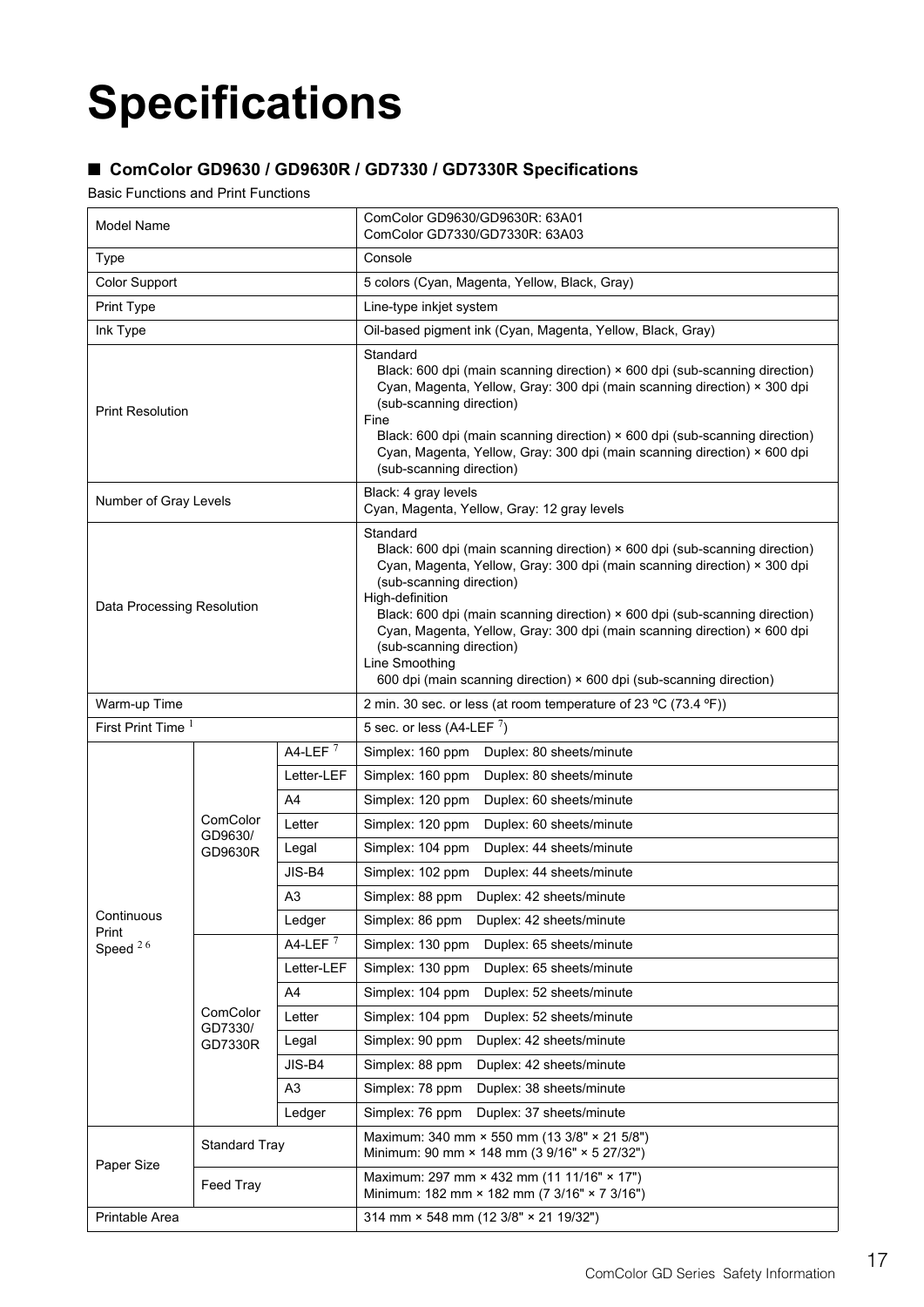| Guaranteed Print Area <sup>3</sup>                   |                                 | Standard: Margin width of 3 mm (1/8")<br>Maximum: Margin width of 1 mm (3/64")                                                                                                                                                        |
|------------------------------------------------------|---------------------------------|---------------------------------------------------------------------------------------------------------------------------------------------------------------------------------------------------------------------------------------|
| Paper Weight                                         | <b>Standard Tray</b>            | 46 g/m <sup>2</sup> to 210 g/m <sup>2</sup> (12-lb bond to 56-lb bond) (plain paper)                                                                                                                                                  |
|                                                      | Feed Tray                       | 52 g/m <sup>2</sup> to 104 g/m <sup>2</sup> (14-lb bond to 28-lb bond) (plain paper)                                                                                                                                                  |
| Paper Tray                                           | <b>Standard Tray</b>            | Height up to 110 mm (4 5/16")                                                                                                                                                                                                         |
| Capacity                                             | Feed Tray                       | Height up to 56 mm (2 3/16") (3 trays)                                                                                                                                                                                                |
| <b>Output Tray Capacity</b>                          |                                 | Height up to 60 mm (2 3/8")                                                                                                                                                                                                           |
|                                                      | PDL (Page Description Language) | RISORINC/C IV                                                                                                                                                                                                                         |
| <b>Supported Protocols</b>                           |                                 | TCP/IP, HTTP, HTTPs (TLS), DHCP, ftp, lpr, IPP, SNMP, Port9100 (RAW port),<br>IPv4, IPv6, IPSec                                                                                                                                       |
| Network Interface                                    |                                 | Ethernet 1000BASE-T/100BASE-TX/10BASE-T (2ch)                                                                                                                                                                                         |
| Memory Capacity                                      |                                 | 4 GB                                                                                                                                                                                                                                  |
| Hard Disk <sup>4</sup>                               | Capacity                        | 500 GB                                                                                                                                                                                                                                |
|                                                      | Available Space                 | Approx. 430 GB                                                                                                                                                                                                                        |
| <b>Operating System</b>                              |                                 | Linux                                                                                                                                                                                                                                 |
| Power Source                                         |                                 | AC 100 V - 240 V, 50 Hz - 60 Hz, 12.0 A - 6.0 A                                                                                                                                                                                       |
| Power Consumption                                    |                                 | Max. 1,200 W                                                                                                                                                                                                                          |
|                                                      |                                 | Ready <sup>5</sup> : 150 W or less                                                                                                                                                                                                    |
|                                                      |                                 | Sleep <sup>8</sup> : 4 W or less                                                                                                                                                                                                      |
|                                                      |                                 | Stand-by: 0.5 W or less                                                                                                                                                                                                               |
| <b>Operating Noise</b>                               |                                 | Max. 66 dB (A) A4-LEF (Simplex) at the maximum print speed                                                                                                                                                                            |
| A-weighted Sound Power Level <sup>9</sup>            |                                 | Max. 75 dB A4-LEF (Simplex)<br>Monochrome/Color: 160 ppm                                                                                                                                                                              |
| <b>Operating Environment</b>                         |                                 | Temperature: 15 °C to 30 °C (59 °F to 86 °F)<br>Humidity: 40% to 70% RH (non-condensing)                                                                                                                                              |
| Dimensions ( $W \times D \times H$ )                 |                                 | In use: 1,220 mm × 725 mm × 1,160 mm (48 1/32" × 28 9/16" × 45 11/16")<br>With cover and tray closed: 1,160 mm × 705 mm × 1,015 mm<br>(45 11/16" × 27 25/32" × 39 31/32")                                                             |
| Weight                                               |                                 | Approx. 175 kg (386 lb)                                                                                                                                                                                                               |
| Safety Information                                   |                                 | IEC60950-1 compliant, Indoor, pollution degree 2*, At altitudes of 2,000 m or<br>lower<br>* The pollution degree of the usage environment due to dirt and dust in the air.<br>Degree "2" corresponds to a general indoor environment. |
| Dimensions When Operating<br>$(W \times D \times H)$ |                                 | With the front cover open and the operation panel in the upright position:<br>1,220 mm × 1,240 mm × 1,160 mm (48 1/32" × 48 13/16" × 45 11/16")                                                                                       |

1 Within 10 minutes after the last print job

2 When using plain paper and recycled paper (85 g/m<sup>2</sup> (23-lb bond)), and standard density setting Chart used: Print measurement pattern [Color measurement sample 2 (JEITA standard pattern J6)]

- 3 The margin when printing envelopes is 10 mm (3/8"). The guaranteed area when printing images is the area enclosed within 3 mm (1/8") of the edges of the paper.
- 4 One gigabyte (GB) is calculated as 1 billion bytes.
- 5 Without printing and temperature adjustment operation
- 6 The continuous print speed varies depending on the type of optional output equipment connected. When using the face down finisher (A4-LEF Simplex) Without offset:
	- 160 sheets/minute (ComColor GD9630/GD9630R)

130 sheets/minute (ComColor GD7330/GD7330R)

With offset: 125 sheets/minute

When using the high capacity stacker (A4-LEF Simplex) Without offset:

160 sheets/minute (ComColor GD9630/GD9630R) 130 sheets/minute (ComColor GD7330/GD7330R)

With offset:

110 sheets/minute (ComColor GD9630/GD9630R) 95 sheets/minute (ComColor GD7330/GD7330R)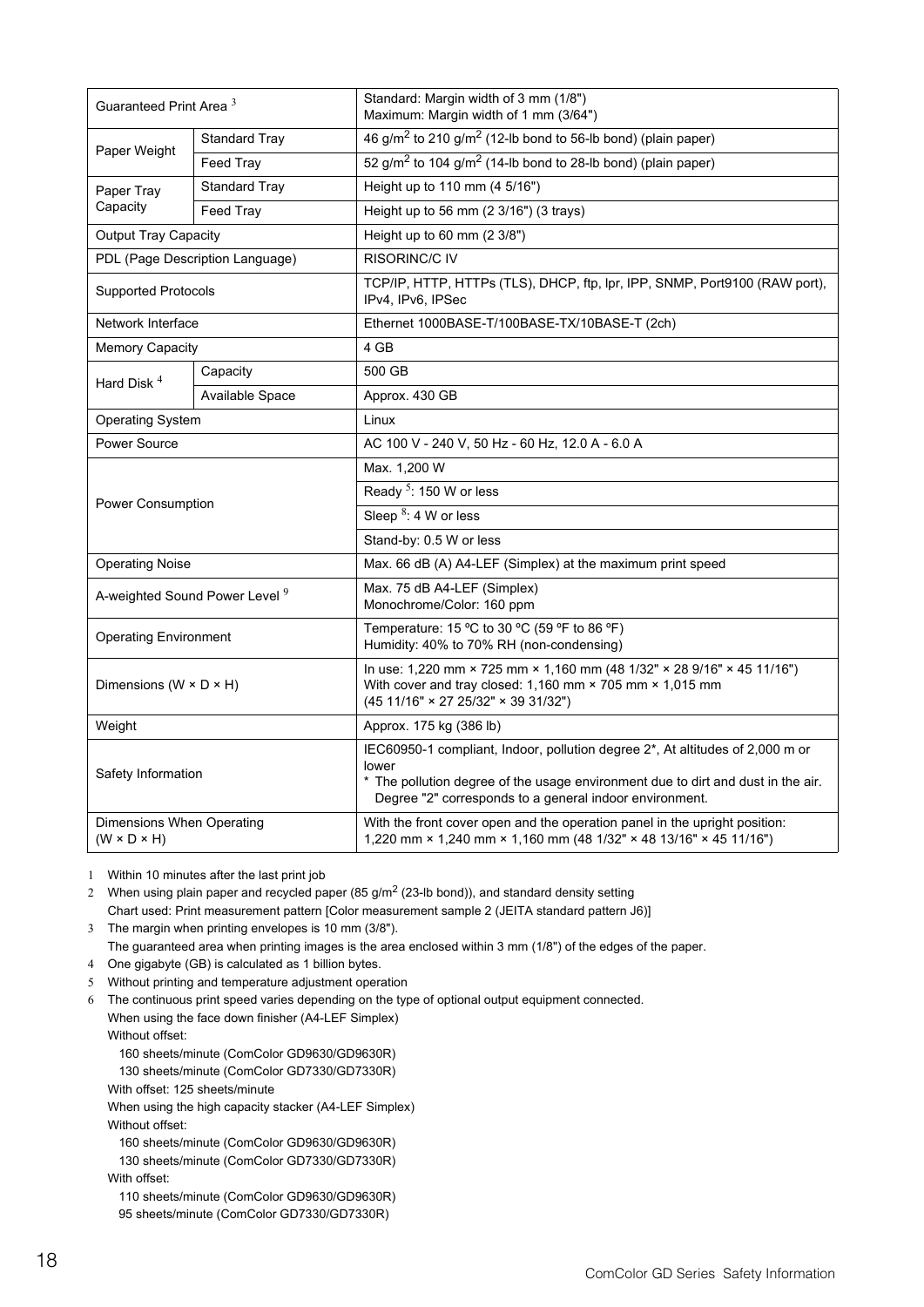- 7 LEF stands for "Long Edge Feed".
- 8 When setting [Power Consumption (in Sleep)] to [Low]
- 9 When using plain paper (62 g/m<sup>2</sup> (17-lb bond))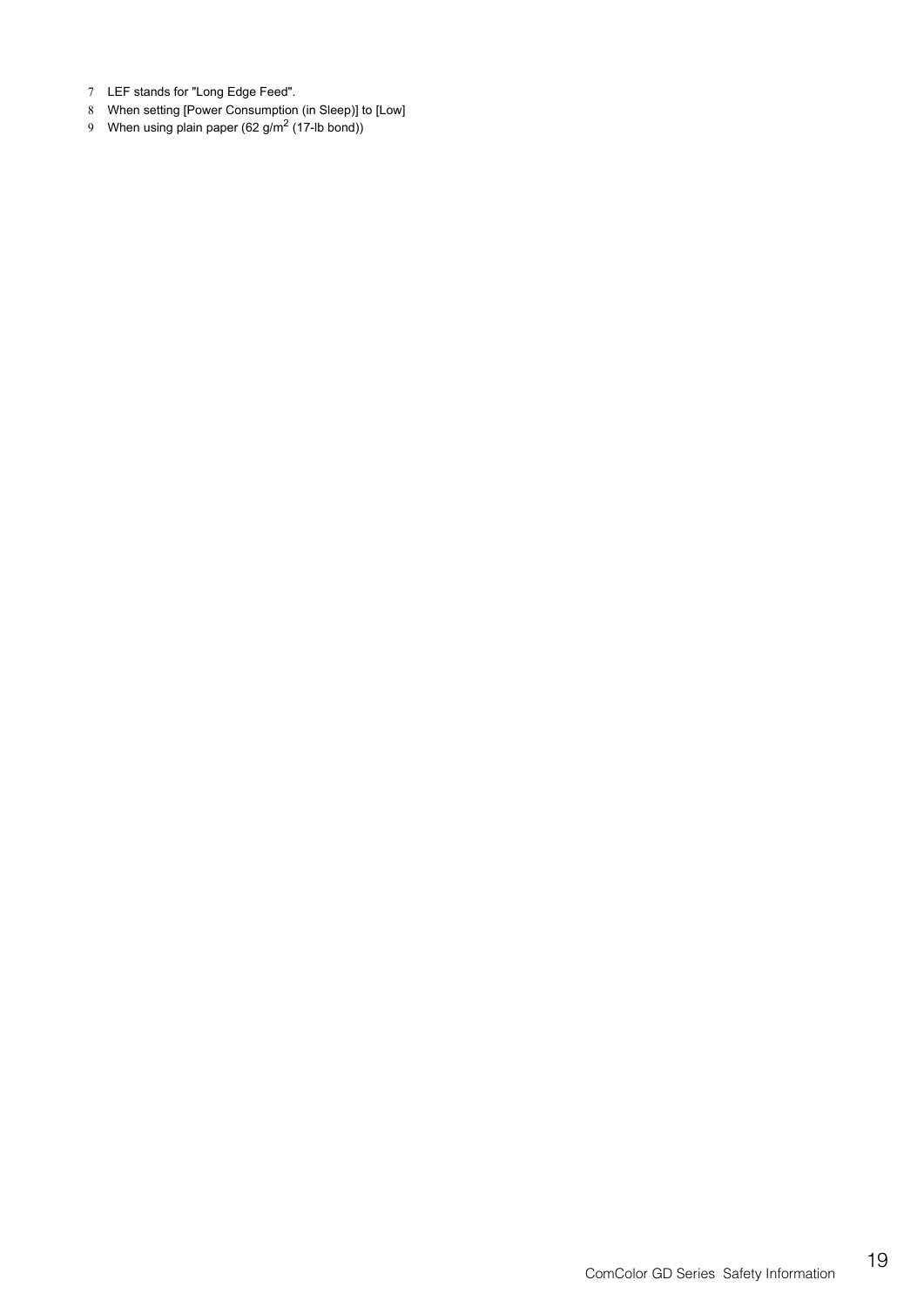# ■ **ComColor GD9631 / GD9631R Specifications**

Basic Functions and Print Functions

| Model Name                                |                      |                | ComColor GD9631/GD9631R: 63A02                                                                                                                                                                                                                                                                                                                                                                                                                                                                      |  |
|-------------------------------------------|----------------------|----------------|-----------------------------------------------------------------------------------------------------------------------------------------------------------------------------------------------------------------------------------------------------------------------------------------------------------------------------------------------------------------------------------------------------------------------------------------------------------------------------------------------------|--|
| <b>Type</b>                               |                      |                | Console                                                                                                                                                                                                                                                                                                                                                                                                                                                                                             |  |
| Color Support                             |                      |                | 5 colors (Cyan, Magenta, Yellow, Black, Gray)                                                                                                                                                                                                                                                                                                                                                                                                                                                       |  |
| Print Type                                |                      |                | Line-type inkjet system                                                                                                                                                                                                                                                                                                                                                                                                                                                                             |  |
| Ink Type                                  |                      |                | Oil-based pigment ink (Cyan, Magenta, Yellow, Black, Gray)                                                                                                                                                                                                                                                                                                                                                                                                                                          |  |
| <b>Print Resolution</b>                   |                      |                | Standard<br>Black: 600 dpi (main scanning direction) × 600 dpi (sub-scanning direction)<br>Cyan, Magenta, Yellow, Gray: 300 dpi (main scanning direction) × 300 dpi<br>(sub-scanning direction)<br>High-definition<br>Black: 600 dpi (main scanning direction) × 600 dpi (sub-scanning direction)<br>Cyan, Magenta, Yellow, Gray: 300 dpi (main scanning direction) × 600 dpi<br>(sub-scanning direction)                                                                                           |  |
| Number of Gray Levels                     |                      |                | Black: 4 gray levels<br>Cyan, Magenta, Yellow, Gray: 12 gray levels                                                                                                                                                                                                                                                                                                                                                                                                                                 |  |
| Data Processing Resolution                |                      |                | Standard<br>Black: 600 dpi (main scanning direction) × 600 dpi (sub-scanning direction)<br>Cyan, Magenta, Yellow, Gray: 300 dpi (main scanning direction) × 300 dpi<br>(sub-scanning direction)<br>High-definition<br>Black: 600 dpi (main scanning direction) × 600 dpi (sub-scanning direction)<br>Cyan, Magenta, Yellow, Gray: 300 dpi (main scanning direction) × 600 dpi<br>(sub-scanning direction)<br>Line Smoothing<br>600 dpi (main scanning direction) × 600 dpi (sub-scanning direction) |  |
| Warm-up Time                              |                      |                | 2 min. 30 sec. or less (at room temperature of 23 °C (73.4 °F))                                                                                                                                                                                                                                                                                                                                                                                                                                     |  |
| First Print Time <sup>1</sup>             |                      |                | 5 sec. or less (A4-LEF $^7$ )                                                                                                                                                                                                                                                                                                                                                                                                                                                                       |  |
|                                           |                      | A4-LEF $^7$    | Simplex: 160 ppm<br>Duplex: 80 sheets/minute                                                                                                                                                                                                                                                                                                                                                                                                                                                        |  |
|                                           |                      | Letter-LEF     | Simplex: 160 ppm<br>Duplex: 80 sheets/minute                                                                                                                                                                                                                                                                                                                                                                                                                                                        |  |
|                                           |                      | A4             | Simplex: 120 ppm<br>Duplex: 60 sheets/minute                                                                                                                                                                                                                                                                                                                                                                                                                                                        |  |
| Continuous Print Speed 26                 |                      | Letter         | Simplex: 120 ppm<br>Duplex: 60 sheets/minute                                                                                                                                                                                                                                                                                                                                                                                                                                                        |  |
|                                           |                      | Legal          | Simplex: 104 ppm<br>Duplex: 44 sheets/minute                                                                                                                                                                                                                                                                                                                                                                                                                                                        |  |
|                                           |                      | JIS-B4         | Simplex: 102 ppm<br>Duplex: 44 sheets/minute                                                                                                                                                                                                                                                                                                                                                                                                                                                        |  |
|                                           |                      | A <sub>3</sub> | Simplex: 88 ppm<br>Duplex: 42 sheets/minute                                                                                                                                                                                                                                                                                                                                                                                                                                                         |  |
|                                           |                      | Ledger         | Simplex: 86 ppm Duplex: 42 sheets/minute                                                                                                                                                                                                                                                                                                                                                                                                                                                            |  |
| Paper Size                                | Standard Tray        |                | Maximum: 340 mm × 550 mm (13 3/8" × 21 5/8")<br>Minimum: 90 mm × 148 mm (3 9/16" × 5 27/32")                                                                                                                                                                                                                                                                                                                                                                                                        |  |
| Printable Area                            |                      |                | 314 mm × 548 mm (12 3/8" × 21 19/32")                                                                                                                                                                                                                                                                                                                                                                                                                                                               |  |
| Guaranteed Print Area <sup>3</sup>        |                      |                | Standard: Margin width of 3 mm (1/8")<br>Maximum: Margin width of 1 mm (3/64")                                                                                                                                                                                                                                                                                                                                                                                                                      |  |
| Paper Weight                              | <b>Standard Tray</b> |                | 46 g/m <sup>2</sup> to 210 g/m <sup>2</sup> (12-lb bond to 56-lb bond) (plain paper)                                                                                                                                                                                                                                                                                                                                                                                                                |  |
| Paper Tray<br>Capacity                    | <b>Standard Tray</b> |                | Height up to 110 mm (4 5/16")                                                                                                                                                                                                                                                                                                                                                                                                                                                                       |  |
| <b>Output Tray Capacity</b>               |                      |                | Height up to 60 mm (2 3/8")                                                                                                                                                                                                                                                                                                                                                                                                                                                                         |  |
| PDL (Page Description Language)           |                      |                | RISORINC/C IV                                                                                                                                                                                                                                                                                                                                                                                                                                                                                       |  |
| <b>Supported Protocols</b>                |                      |                | TCP/IP, HTTP, HTTPs (TLS), DHCP, ftp, lpr, IPP, SNMP, Port9100 (RAW port),<br>IPv4, IPv6, IPSec                                                                                                                                                                                                                                                                                                                                                                                                     |  |
| Network Interface                         |                      |                | Ethernet 1000BASE-T/100BASE-TX/10BASE-T (2ch)                                                                                                                                                                                                                                                                                                                                                                                                                                                       |  |
| Memory Capacity                           |                      |                | 4 GB                                                                                                                                                                                                                                                                                                                                                                                                                                                                                                |  |
|                                           | Capacity             |                | 500 GB                                                                                                                                                                                                                                                                                                                                                                                                                                                                                              |  |
| Hard Disk <sup>4</sup><br>Available Space |                      |                | Approx. 430 GB                                                                                                                                                                                                                                                                                                                                                                                                                                                                                      |  |
| <b>Operating System</b>                   |                      |                | Linux                                                                                                                                                                                                                                                                                                                                                                                                                                                                                               |  |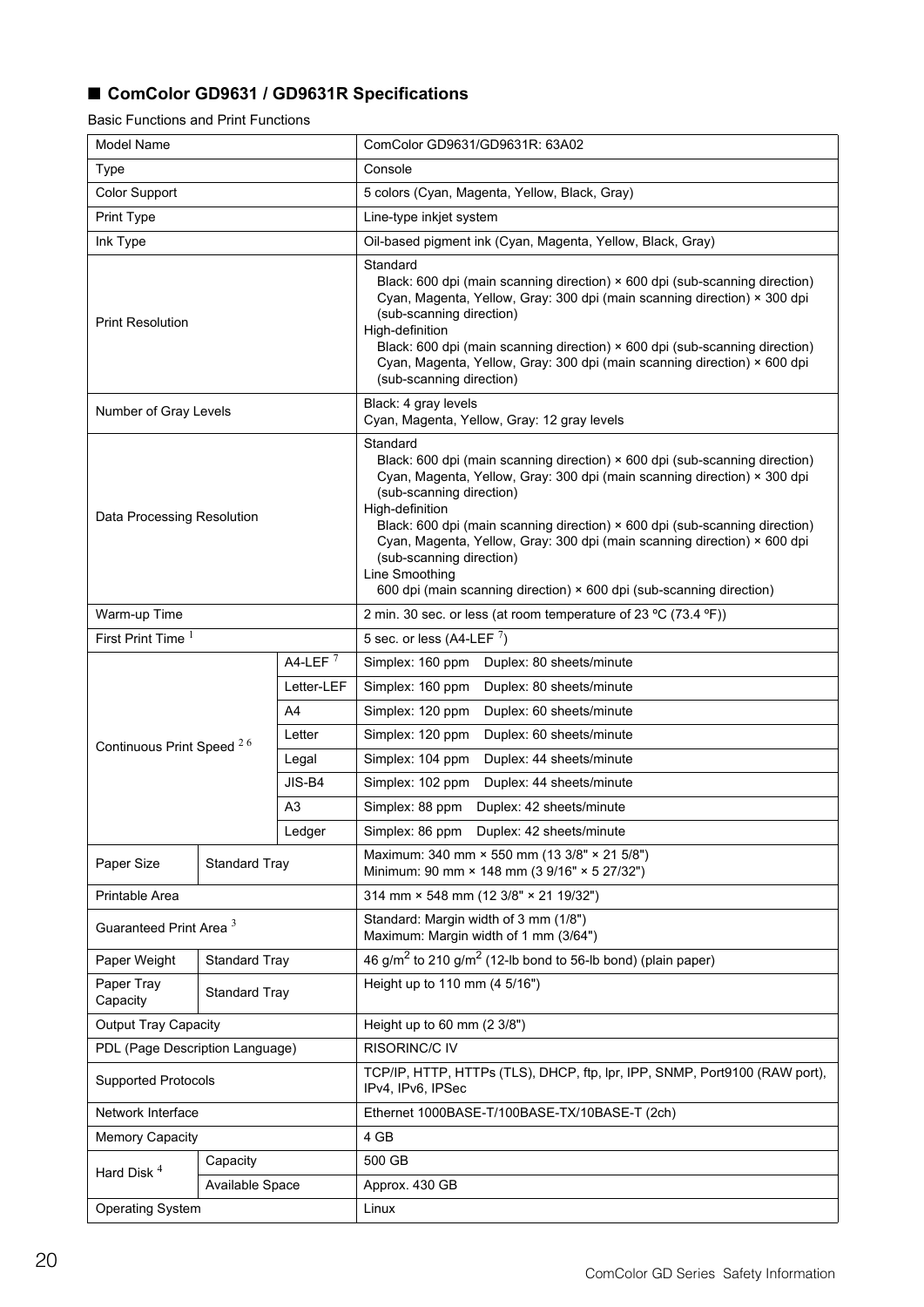| Power Source                                         | AC 100 V - 240 V, 50 Hz - 60 Hz, 12.0 A - 6.0 A                                                                                                                                                                                                    |
|------------------------------------------------------|----------------------------------------------------------------------------------------------------------------------------------------------------------------------------------------------------------------------------------------------------|
|                                                      | Max. 1,200 W                                                                                                                                                                                                                                       |
| Power Consumption                                    | Ready $5:150$ W or less                                                                                                                                                                                                                            |
|                                                      | Sleep $8:4$ W or less                                                                                                                                                                                                                              |
|                                                      | Stand-by: 0.5 W or less                                                                                                                                                                                                                            |
| <b>Operating Noise</b>                               | Max. 66 dB (A) A4-LEF (Simplex) at the maximum print speed                                                                                                                                                                                         |
| A-weighted Sound Power Level <sup>9</sup>            | Max. 75 dB A4-LEF (Simplex)<br>Monochrome/Color: 160 ppm                                                                                                                                                                                           |
| <b>Operating Environment</b>                         | Temperature: 15 °C to 30 °C (59 °F to 86 °F)<br>Humidity: 40% to 70% RH (non-condensing)                                                                                                                                                           |
| Dimensions ( $W \times D \times H$ )                 | In use: 1,220 mm × 725 mm × 1,160 mm (48 1/32" × 28 9/16" × 45 11/16")<br>With cover and tray closed: 1,160 mm $\times$ 705 mm $\times$ 1,015 mm<br>(45 11/16" × 27 25/32" × 39 31/32")                                                            |
| Weight                                               | Approx. 160 kg (353 lb)                                                                                                                                                                                                                            |
| Safety Information                                   | IEC60950-1 compliant, Indoor, pollution degree 2 <sup>*</sup> , At altitudes of 2,000 m or<br>lower<br>* The pollution degree of the usage environment due to dirt and dust in the air.<br>Degree "2" corresponds to a general indoor environment. |
| Dimensions When Operating<br>$(W \times D \times H)$ | With the front cover open and the operation panel in the upright position:<br>1,220 mm × 1,240 mm × 1,160 mm (48 1/32" × 48 13/16" × 45 11/16")                                                                                                    |

1 Within 10 minutes after the last print job

2 When using plain paper and recycled paper (85 g/m<sup>2</sup> (23-lb bond)), and standard density setting Chart used: Print measurement pattern [Color measurement sample 2 (JEITA standard pattern J6)]

3 The margin when printing envelopes is 10 mm (3/8").

The guaranteed area when printing images is the area enclosed within 3 mm (1/8") of the edges of the paper.

- 4 One gigabyte (GB) is calculated as 1 billion bytes.
- 5 Without printing and temperature adjustment operation

6 The continuous print speed varies depending on the type of optional output equipment connected.

When using the face down finisher (A4-LEF Simplex) Without offset: 160 sheets/minute

With offset: 125 sheets/minute

When using the high capacity stacker (A4-LEF Simplex)

Without offset: 160 sheets/minute

With offset: 110 sheets/minute

- 7 LEF stands for "Long Edge Feed".
- 8 When setting [Power Consumption (in Sleep)] to [Low]
- 9 When using plain paper (62 g/m<sup>2</sup> (17-lb bond))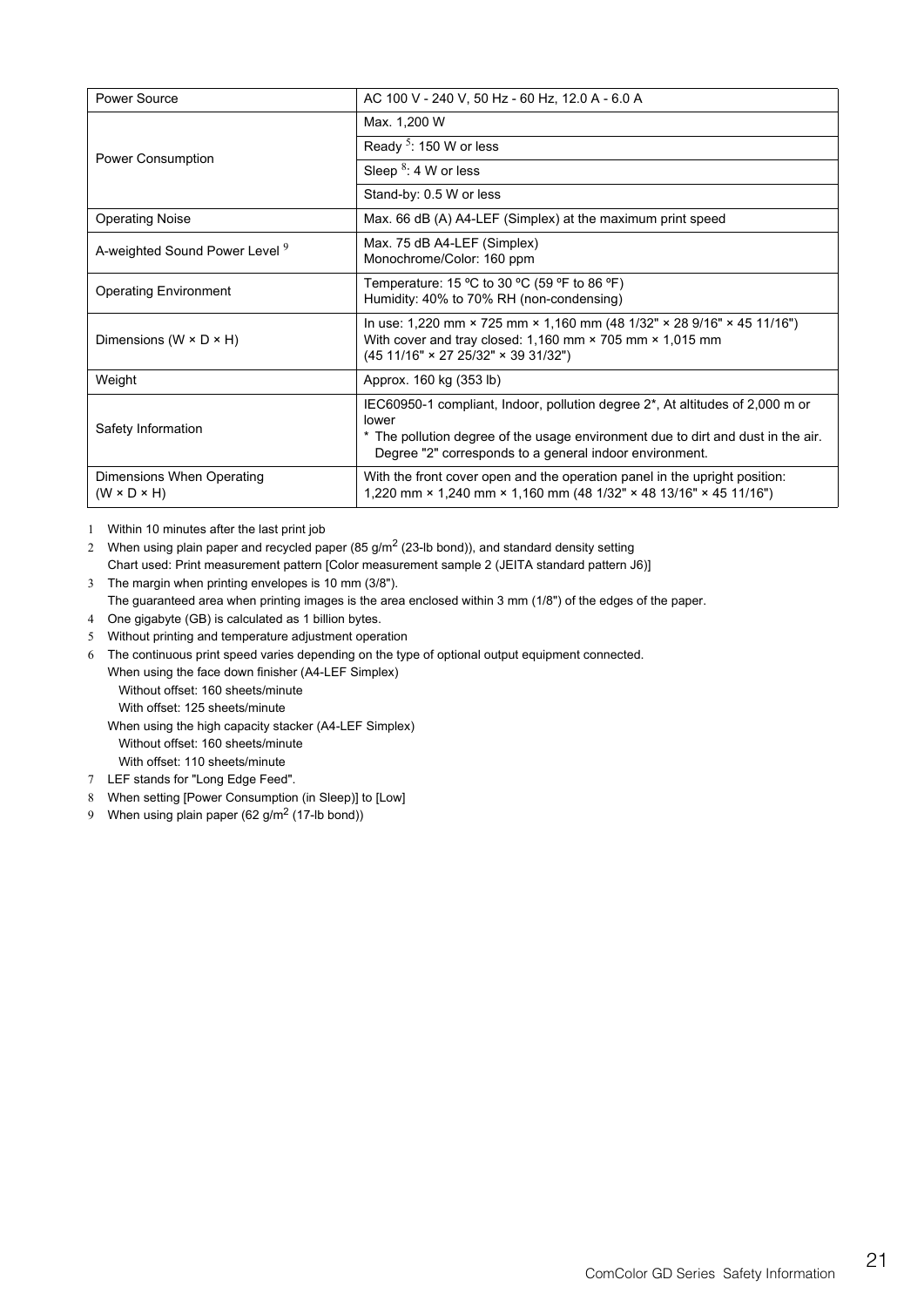# ■ **Scanner HS7000 (Optional)**

Copy Functions and Scan Functions

| Type                                                                                 |                                 | Flat Bed Scanner with Automatic Document Feeder (ADF)                                                                                                                                                                                 |
|--------------------------------------------------------------------------------------|---------------------------------|---------------------------------------------------------------------------------------------------------------------------------------------------------------------------------------------------------------------------------------|
| <b>Scanning Modes</b>                                                                |                                 | Copy mode: Color, Monochrome, Auto, Cyan, Magenta<br>Scan mode: Color, Monochrome, Auto, Grayscale                                                                                                                                    |
| <b>Scanning Resolution</b>                                                           |                                 | 600 dpi, 400 dpi, 300 dpi, or 200 dpi                                                                                                                                                                                                 |
| Maximum Scanning Area                                                                |                                 | 303 mm × 432 mm (11 15/16" × 17") (when using platen glass)<br>295 mm × 430 mm (11 5/8" × 16 15/16") (when using ADF)                                                                                                                 |
|                                                                                      | <b>Writing Resolution</b>       | Standard: 300 dpi × 300 dpi<br>Fine: 300 dpi × 600 dpi                                                                                                                                                                                |
|                                                                                      | Copy Paper Size                 | Maximum: 303 mm × 432 mm (11 15/16" × 17") (equivalent to A3)                                                                                                                                                                         |
| Copy Functions                                                                       | First Copy Time                 | Monochrome/Color: 7 sec. or less (when copying A4-LEF/Letter-LEF<br>orientation using Color Priority Mode)                                                                                                                            |
|                                                                                      | <b>Copying Speed</b>            | Simplex copying (A4-LEF/Letter-LEF, using ADF): 70 ppm or higher<br>Duplex copying (A4-LEF/Letter-LEF, using ADF): 70 ppm or higher                                                                                                   |
|                                                                                      | <b>Reproduction Size</b>        | 50% to 200% (Copy mode)<br>50% to 200% (Scanner mode, resolution: 200/300 dpi),<br>only 100% (Scanner mode, resolution: 400/600 dpi)                                                                                                  |
|                                                                                      | <b>Type</b>                     | Original source displacement (capable of scanning both sides of a document<br>by simultaneous duplex scanning)                                                                                                                        |
| <b>ADF</b>                                                                           | <b>Original Size</b>            | Maximum: 297 mm × 432 mm (11 11/16" × 17") (equivalent to A3)<br>Minimum: 100 mm × 148 mm (3 15/16" × 5 27/32")                                                                                                                       |
|                                                                                      | Paper Weight                    | 52 g/m <sup>2</sup> to 128 g/m <sup>2</sup> (14-lb bond to 34-lb bond)                                                                                                                                                                |
|                                                                                      | <b>Original Capacity</b>        | Max. 200 sheets: 80 $g/m^2$ (21-lb bond)<br>Height up to 25 mm (1")                                                                                                                                                                   |
|                                                                                      | Scanning Gray Levels            | 10-bit input and 8-bit output for each RGB color                                                                                                                                                                                      |
|                                                                                      | <b>Scanning Speed</b>           | Monochrome/Color: 100 ppm<br>RISO KAGAKU standard original (A4-LEF/Letter-LEF), 300 dpi, JPEG, PDF,<br>when stored to main unit hard drive                                                                                            |
| <b>Scan Functions</b>                                                                | Network Interface 1             | Ethernet 1000BASE-T/100BASE-TX/10BASE-T                                                                                                                                                                                               |
|                                                                                      | Data-saving Method 1            | Save to main unit hard drive, server, or USB flash drive, or send by e-mail                                                                                                                                                           |
|                                                                                      | Data-saving Format <sup>1</sup> | Monochrome: TIFF, PDF, PDF/A<br>Grayscale/Full Color: TIFF, JPEG, PDF, PDF/A                                                                                                                                                          |
| Power Source                                                                         |                                 | AC 100 V - 240 V, 1.2 A - 0.6 A, 50 Hz - 60 Hz                                                                                                                                                                                        |
| Power Consumption                                                                    |                                 | Max. 100 W                                                                                                                                                                                                                            |
| Dimensions ( $W \times D \times H$ )                                                 |                                 | 640 mm × 560 mm × 255 mm (25 3/16" × 22 1/16" × 10 1/32")                                                                                                                                                                             |
| Weight                                                                               |                                 | Approx. 25 kg (55 lb)                                                                                                                                                                                                                 |
| Safety Information                                                                   |                                 | IEC60950-1 compliant, Indoor, pollution degree 2*, At altitudes of 2,000 m or<br>lower<br>* The pollution degree of the usage environment due to dirt and dust in the air.<br>Degree "2" corresponds to a general indoor environment. |
| Dimensions When Operating (when<br>connected to main unit) ( $W \times D \times H$ ) |                                 | In use: 1,235 mm × 825 mm × 1,260 mm (48 5/8" × 32 1/2" × 49 5/8")<br>With the front cover open and the operation panel in the upright position:<br>1,235 mm × 1,345 mm × 1,635 mm (48 5/8" × 52 31/32" × 64 3/8")                    |

1 Via the internal host controller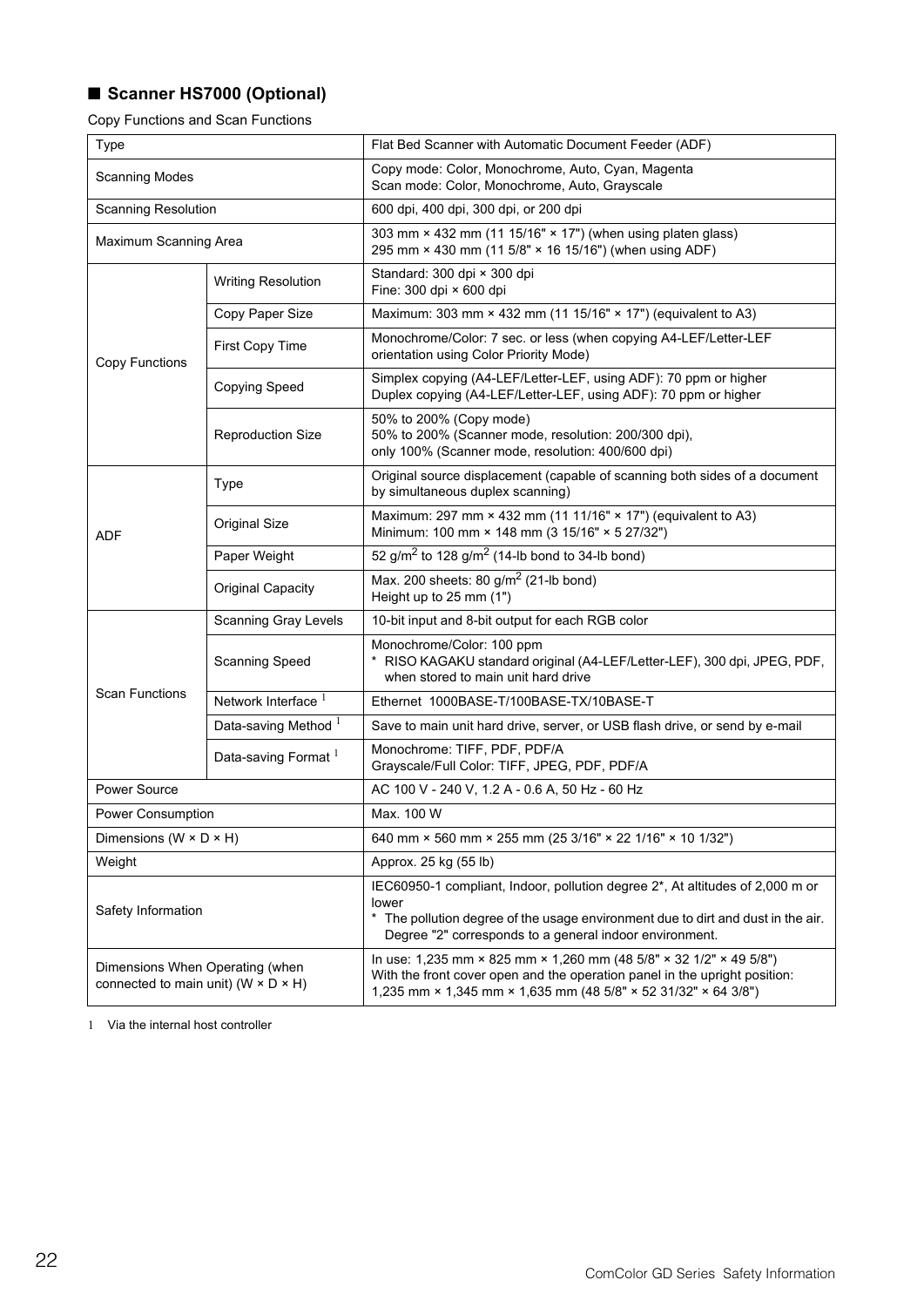# ■ **Face Down Finisher G10 (Optional)**

| <b>Type</b>                                                                          | <b>External Unit</b>                                                                                                                                                                                                                              |
|--------------------------------------------------------------------------------------|---------------------------------------------------------------------------------------------------------------------------------------------------------------------------------------------------------------------------------------------------|
| <b>Finishing Functions</b>                                                           | Offset output, staple                                                                                                                                                                                                                             |
|                                                                                      | Without offset<br>Maximum: 340 mm × 550 mm (13 3/8" × 21 5/8")<br>Minimum: 90 mm × 148 mm (3 9/16" × 5 27/32")                                                                                                                                    |
| Paper Size                                                                           | Offset output<br>Regular-sized paper width: 182 mm × 257 mm - 297 mm × 431.8 mm<br>(7 3/16" × 10 1/8" - 11 11/16" × 17")<br>Irregular-sized paper width: 131 mm × 148 mm - 305 mm × 550 mm<br>$(5\ 3/16" \times 5\ 27/32" - 12" \times 21\ 5/8")$ |
| Paper Weight                                                                         | 46 g/m <sup>2</sup> to 210 g/m <sup>2</sup> (12-lb bond to 56-lb bond)                                                                                                                                                                            |
| <b>Tray Capacity</b>                                                                 | Height up to 108 mm (4 1/4")                                                                                                                                                                                                                      |
| Maximum Number of Staples                                                            | 50 sheets* A4, A4-LEF, JIS-B5, JIS-B5-LEF, Letter, Letter-LEF<br>25 sheets* A3, JIS-B4, Ledger, Legal, Foolscap<br>* When using plain paper and recycled paper (85 g/m <sup>2</sup> (23-lb bond))                                                 |
| Paper Size for Staple                                                                | A3, JIS-B4, A4, A4-LEF, JIS-B5, JIS-B5-LEF, Ledger, Legal, Letter, Letter-<br>LEF, Foolscap                                                                                                                                                       |
| Paper Weight for Staple                                                              | 52 g/m <sup>2</sup> to 210 g/m <sup>2</sup> (14-lb bond to 56-lb bond)<br>(plain paper, recycled paper)                                                                                                                                           |
| <b>Staple Position</b>                                                               | 1 at front side (angle stapling)<br>1 at rear side (angle stapling)<br>2 at center (parallel stapling)                                                                                                                                            |
| Power Source                                                                         | AC 100 V - 240 V, 1.2 A - 0.6 A, 50 Hz - 60 Hz                                                                                                                                                                                                    |
| Power Consumption                                                                    | Max. 110 W                                                                                                                                                                                                                                        |
| Dimensions ( $W \times D \times H$ )                                                 | 760 mm × 680 mm × 585 mm (29 15/16" × 26 25/32" × 23 1/32")                                                                                                                                                                                       |
| Weight                                                                               | Approx. 30 kg (66 lb)                                                                                                                                                                                                                             |
| Safety Information                                                                   | IEC60950-1 compliant, Indoor, pollution degree 2*, At altitudes of 2,000 m<br>or lower<br>* The pollution degree of the usage environment due to dirt and dust in the<br>air. Degree "2" corresponds to a general indoor environment.             |
| Dimensions When Operating (when connected<br>to main unit) ( $W \times D \times H$ ) | 1,440 mm × 1,240 mm × 1,345 mm (56 11/16" × 48 13/16" × 52 31/32")                                                                                                                                                                                |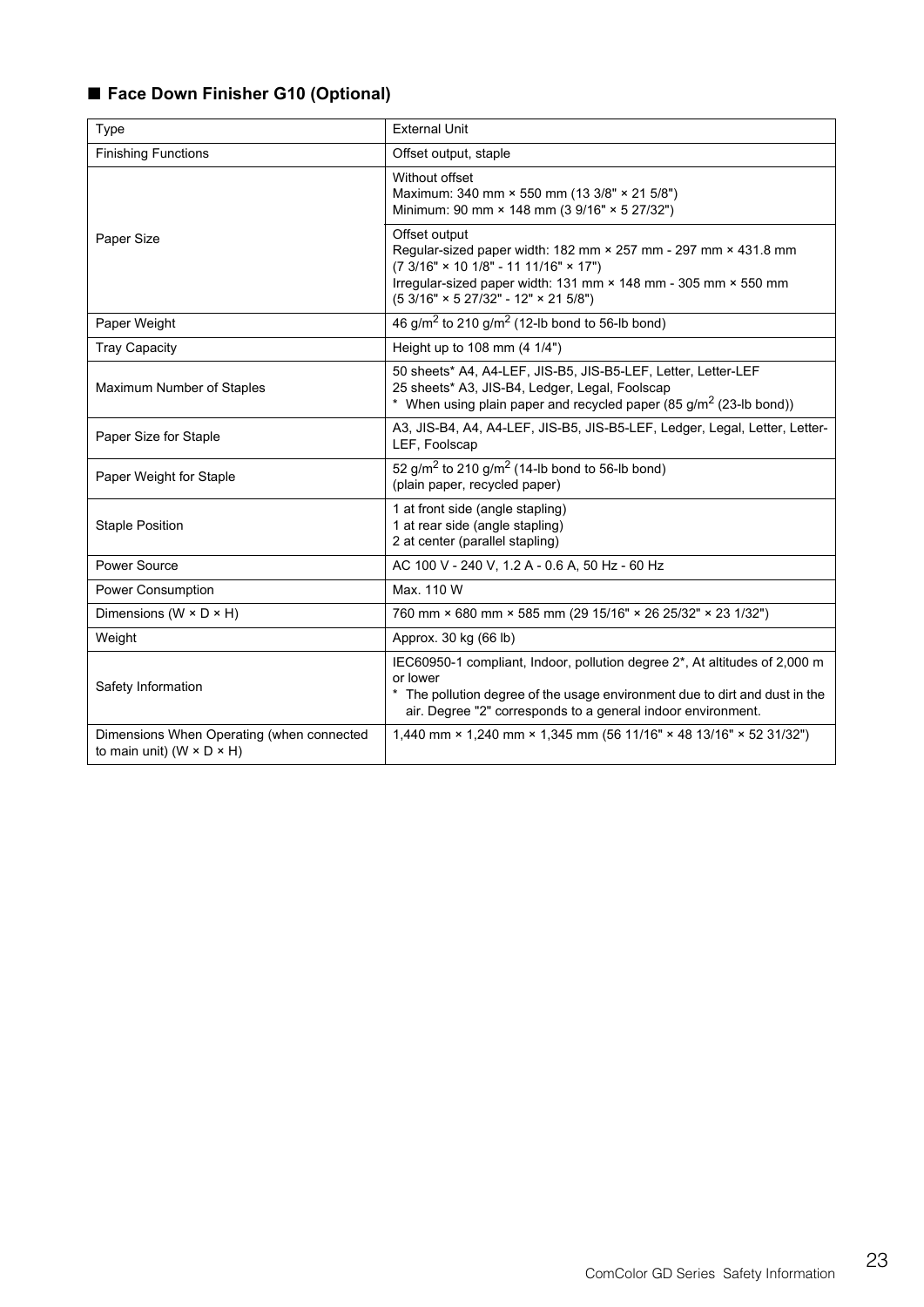# ■ **High Capacity Feeder G10 (Optional)**

| Type                                                              | <b>External Unit</b>                                                                                                                                                                                                                               |
|-------------------------------------------------------------------|----------------------------------------------------------------------------------------------------------------------------------------------------------------------------------------------------------------------------------------------------|
| Paper Size                                                        | Maximum: 340 mm × 465 mm (13 3/8" × 18 5/16")<br>Minimum: 90 mm × 148 mm (3 9/16" × 5 27/32")                                                                                                                                                      |
| Paper Type and Weight                                             | 46 g/m <sup>2</sup> to 210 g/m <sup>2</sup> (12-lb bond to 56-lb bond)<br>(plain paper, recycled paper, envelopes, postcards)                                                                                                                      |
| <b>Tray Capacity</b>                                              | Height up to 440 mm (17 11/32")                                                                                                                                                                                                                    |
| <b>Power Source</b>                                               | AC 100 V - 240 V, 1.0 A - 0.5 A, 50 Hz - 60 Hz                                                                                                                                                                                                     |
|                                                                   | Max. 100 W                                                                                                                                                                                                                                         |
| Power Consumption                                                 | Ready <sup>1</sup> : 30 W or less                                                                                                                                                                                                                  |
|                                                                   | Sleep $2:30$ W or less                                                                                                                                                                                                                             |
|                                                                   | Stand-by: 0.5 W or less                                                                                                                                                                                                                            |
| <b>Operating Noise</b>                                            | Max. 68 dB (A) A4-LEF (Simplex/duplex) at the maximum print speed                                                                                                                                                                                  |
| Dimensions ( $W \times D \times H$ )                              | 790 mm × 630 mm × 740 mm (31 1/8" × 24 13/16" × 29 5/32")                                                                                                                                                                                          |
| Weight                                                            | Approx. 69 kg (152 lb)                                                                                                                                                                                                                             |
| Safety Information                                                | IEC60950-1 compliant, Indoor, pollution degree 2 <sup>*</sup> , At altitudes of 2,000 m or<br>lower<br>* The pollution degree of the usage environment due to dirt and dust in the air.<br>Degree "2" corresponds to a general indoor environment. |
| Dimensions when connected to main unit<br>$(W \times D \times H)$ | 1,565 mm × 1,240 mm × 1,160 mm (61 5/8" × 48 13/16" × 45 11/16")                                                                                                                                                                                   |

1 Without printing operation

2 When setting [Power Consumption (in Sleep)] to [Low].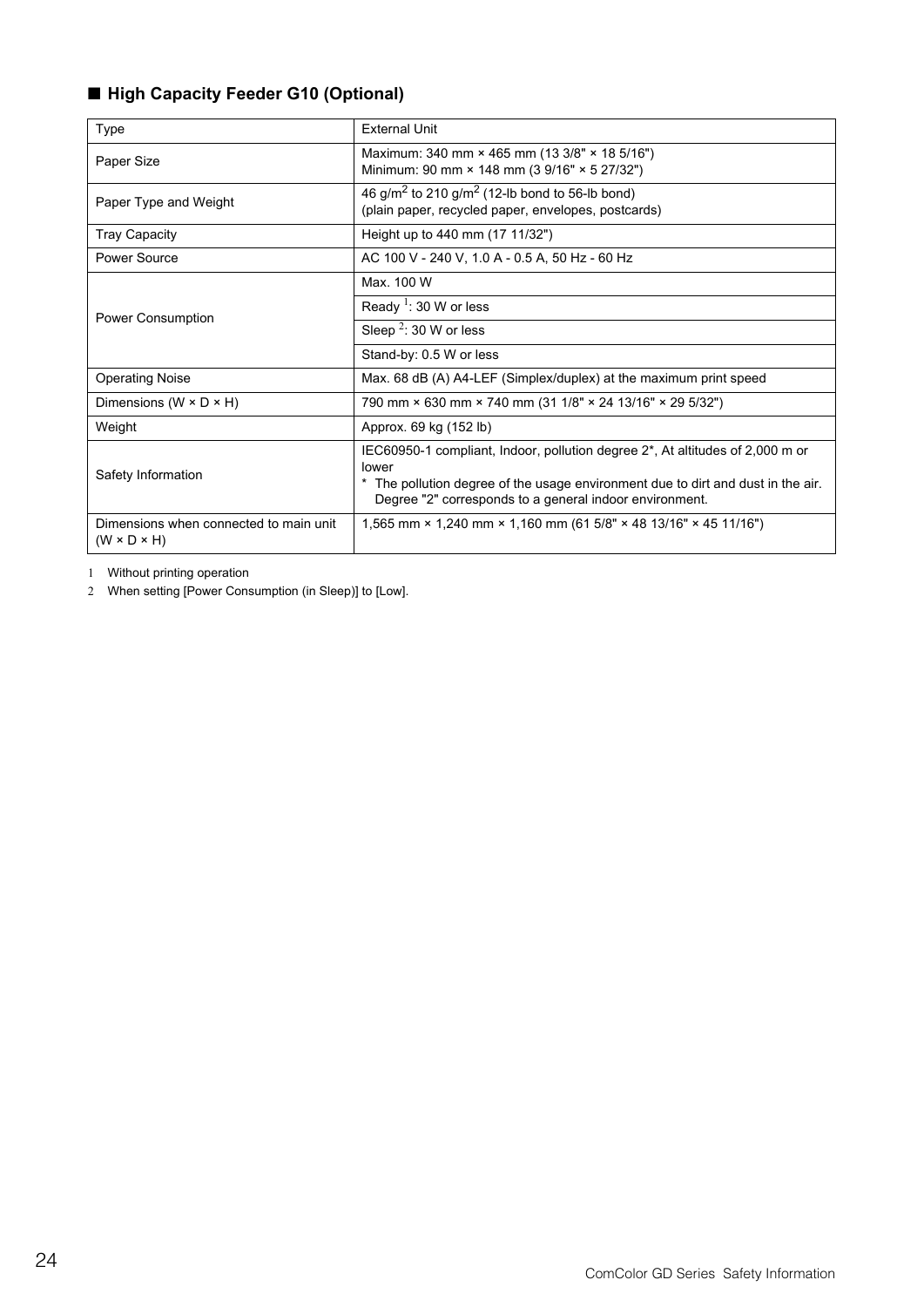## ■ **High Capacity Stacker G10 (Optional)**

| Type                                                              | <b>External Unit</b>                                                                                                                                                                                                                  |
|-------------------------------------------------------------------|---------------------------------------------------------------------------------------------------------------------------------------------------------------------------------------------------------------------------------------|
| <b>Finishing Functions</b>                                        | Collating, stacking (offset)                                                                                                                                                                                                          |
| Paper Size                                                        | Maximum: 340 mm × 460 mm (13 3/8" × 18 1/8")<br>Minimum: 90 mm × 148 mm (3 9/16" × 5 27/32")<br>Offset: 90 mm × 182 mm - 340 mm × 432 mm (3 9/16" × 7 3/16" - 13 3/8" × 17")<br>(Envelopes are not acceptable.)                       |
| Paper Type and Weight                                             | 46 g/m <sup>2</sup> to 210 g/m <sup>2</sup> (12-lb bond to 56-lb bond)<br>(plain paper, recycled paper, postcards)                                                                                                                    |
| <b>Tray Capacity</b>                                              | Collating: Height up to 440 mm (17 11/32") $1$<br>Offset: Height up to 405 mm (15 15/16") <sup>2</sup>                                                                                                                                |
| Power Source                                                      | AC 100 V - 240 V, 1.4 A - 0.7 A, 50 Hz - 60 Hz                                                                                                                                                                                        |
| <b>Power Consumption</b>                                          | Max. 140 W                                                                                                                                                                                                                            |
|                                                                   | Ready $3:30$ W or less                                                                                                                                                                                                                |
|                                                                   | Sleep $4:30$ W or less                                                                                                                                                                                                                |
|                                                                   | Stand-by: 0.5 W or less                                                                                                                                                                                                               |
| <b>Operating Noise</b>                                            | 68 dB (A) or less A4-LEF (Simplex/duplex) at the maximum print speed                                                                                                                                                                  |
| Dimensions (W $\times$ D $\times$ H)                              | 1,000 mm × 700 mm × 960 mm (39 3/8" × 27 9/16" × 37 13/16")                                                                                                                                                                           |
| Weight                                                            | Approx. 135 kg (298 lb)                                                                                                                                                                                                               |
| Safety Information                                                | IEC60950-1 compliant, Indoor, pollution degree 2*, At altitudes of 2,000 m or<br>lower<br>* The pollution degree of the usage environment due to dirt and dust in the air.<br>Degree "2" corresponds to a general indoor environment. |
| Dimensions when connected to main unit<br>$(W \times D \times H)$ | 2,210 mm × 1,315 mm × 1,160 mm (87 1/32" × 51 25/32" × 45 11/16")                                                                                                                                                                     |

1 Height up to 110 mm for A5, postcards, envelopes, non-regular size paper

2 Not applicable to A5, postcards, envelopes, non-regular size paper, etc.

3 Without printing operation

4 When setting [Power Consumption (in Sleep)] to [Low].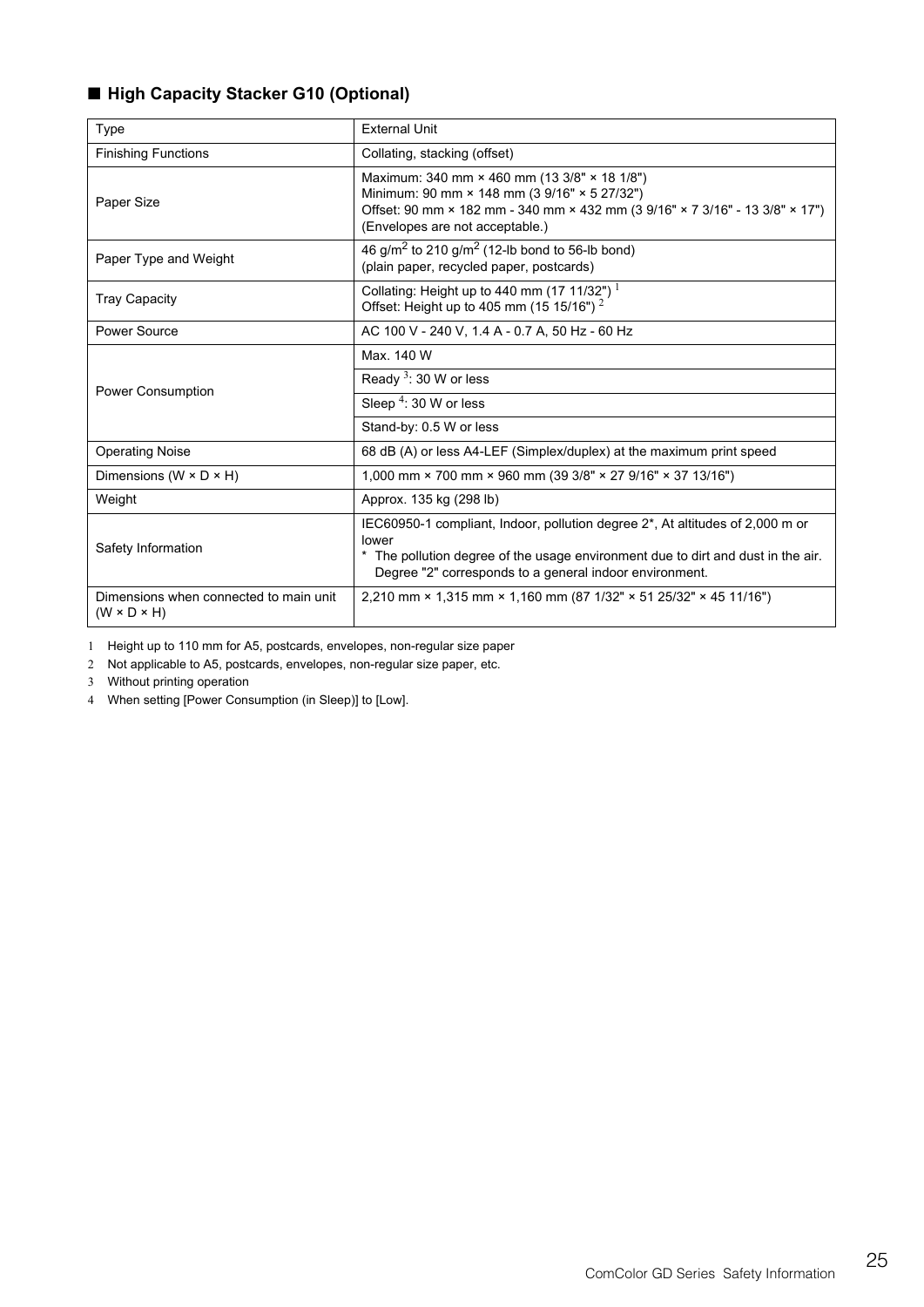# ■ **Multifunction Finisher FG10 (Optional)**

| Type                                                          |                                  | <b>External Unit</b>                                                                                                                                                                                                                |
|---------------------------------------------------------------|----------------------------------|-------------------------------------------------------------------------------------------------------------------------------------------------------------------------------------------------------------------------------------|
| Tray Type                                                     | Top Tray                         | Collating, stacking                                                                                                                                                                                                                 |
|                                                               | <b>Stacking Tray</b>             | Collating, stacking (offset)                                                                                                                                                                                                        |
|                                                               | <b>Booklet Tray</b>              | Booklet, Paper folding                                                                                                                                                                                                              |
|                                                               | Top Tray $1$                     | Maximum: 330 mm × 488 mm (13" × 19 3/16")<br>Minimum: 100 mm × 148 mm (3 15/16" × 5 27/32")                                                                                                                                         |
|                                                               | Stacking Tray <sup>1</sup>       | Maximum: 330 mm × 488 mm (13" × 19 3/16")<br>Minimum: 182 mm × 182 mm (7 3/16" × 7 3/16")                                                                                                                                           |
| Paper Size                                                    | Stapling                         | Maximum: 297 mm × 432 mm (11 11/16" × 17") (equivalent to A3)<br>Minimum: 203 mm × 182 mm (8" × 7 3/16")                                                                                                                            |
|                                                               | Booklet Tray <sup>1</sup>        | Maximum: 330 mm × 457 mm (13" × 18")<br>Minimum: 210 mm × 280 mm (8 1/4" × 11")                                                                                                                                                     |
|                                                               | Top Tray                         | 52 g/m <sup>2</sup> to 210 g/m <sup>2</sup> (14-lb bond to 56-lb bond)                                                                                                                                                              |
| Paper Weight                                                  | <b>Stacking Tray</b>             | 52 g/m <sup>2</sup> to 210 g/m <sup>2</sup> (14-lb bond to 56-lb bond)                                                                                                                                                              |
|                                                               | <b>Booklet Tray</b>              | 60 g/m <sup>2</sup> to 90 g/m <sup>2</sup> (16-lb bond to 24-lb bond)<br>(cover: 60 g/m <sup>2</sup> to 210 g/m <sup>2</sup> (16-lb bond to 56-lb bond))                                                                            |
|                                                               | Top Tray                         | Height up to 50 mm (1 15/16")                                                                                                                                                                                                       |
| <b>Tray Capacity</b>                                          | <b>Stacking Tray</b>             | Height up to 200 mm (7 7/8")                                                                                                                                                                                                        |
|                                                               | <b>Booklet Tray</b>              | Height up to 50 mm (1 15/16")                                                                                                                                                                                                       |
|                                                               | Maximum Number of<br>Staples $2$ | 100 sheets A4, A4-LEF, JIS-B5-LEF, Letter, Letter-LEF<br>65 sheets A3, JIS-B4, Ledger, Legal, Foolscap                                                                                                                              |
| Stapling                                                      | Paper Size                       | Maximum: 297 mm × 432 mm (11 11/16" × 17") (equivalent to A3)<br>Minimum: 203 mm × 182 mm (8" × 7 3/16") (equivalent to JIS-B5-LEF)                                                                                                 |
|                                                               | <b>Staple Position</b>           | 1 at front side (angle stapling),<br>1 at rear side (angle stapling $3$ , parallel stapling),<br>2 at center (parallel stapling)                                                                                                    |
|                                                               | Number of Punches                | 2 holes, 3 holes<br>2 holes, 4 holes                                                                                                                                                                                                |
| Punching                                                      | Paper Size                       | 2 holes: A3, JIS-B4, A4-LEF, A4, JIS-B5-LEF, Ledger, Legal, Letter-LEF,<br>Letter<br>3 holes: A3, JIS-B4, A4-LEF, JIS-B5-LEF, Ledger, Letter-LEF<br>4 holes: A3, A4-LEF, Ledger, Letter-LEF                                         |
|                                                               | Paper Weight                     | 52 g/m <sup>2</sup> to 200 g/m <sup>2</sup> (14-lb bond to 53-lb bond)                                                                                                                                                              |
| Creating a<br>Booklet (Center<br>margin/2-fold)               | Maximum Number of<br>Sheets $24$ | Center margin: 15 sheets (60 pages)<br>2-fold: 5 sheets (20 pages)                                                                                                                                                                  |
| Power Source                                                  |                                  | AC 100 V - 240 V, 50 Hz - 60 Hz, 2.0 A - 1.0 A                                                                                                                                                                                      |
| <b>Power Consumption</b>                                      |                                  | Max. 175 W                                                                                                                                                                                                                          |
| <b>Operating Noise</b><br>(when using multifunction finisher) |                                  | 68 dB (A) or less                                                                                                                                                                                                                   |
| Dimensions ( $W \times D \times H$ )                          |                                  | 1,120 mm × 765 mm × 1,130 mm (44 3/32" × 30 1/8" × 44 1/2")                                                                                                                                                                         |
| Weight                                                        |                                  | Approx. 131 kg (289 lb)                                                                                                                                                                                                             |
| Safety Information                                            |                                  | IEC60950-1 compliant, Indoor, pollution degree 2*, At altitudes of 2,000 m or<br>lower<br>The pollution degree of the usage environment due to dirt and dust in the air.<br>Degree "2" corresponds to a general indoor environment. |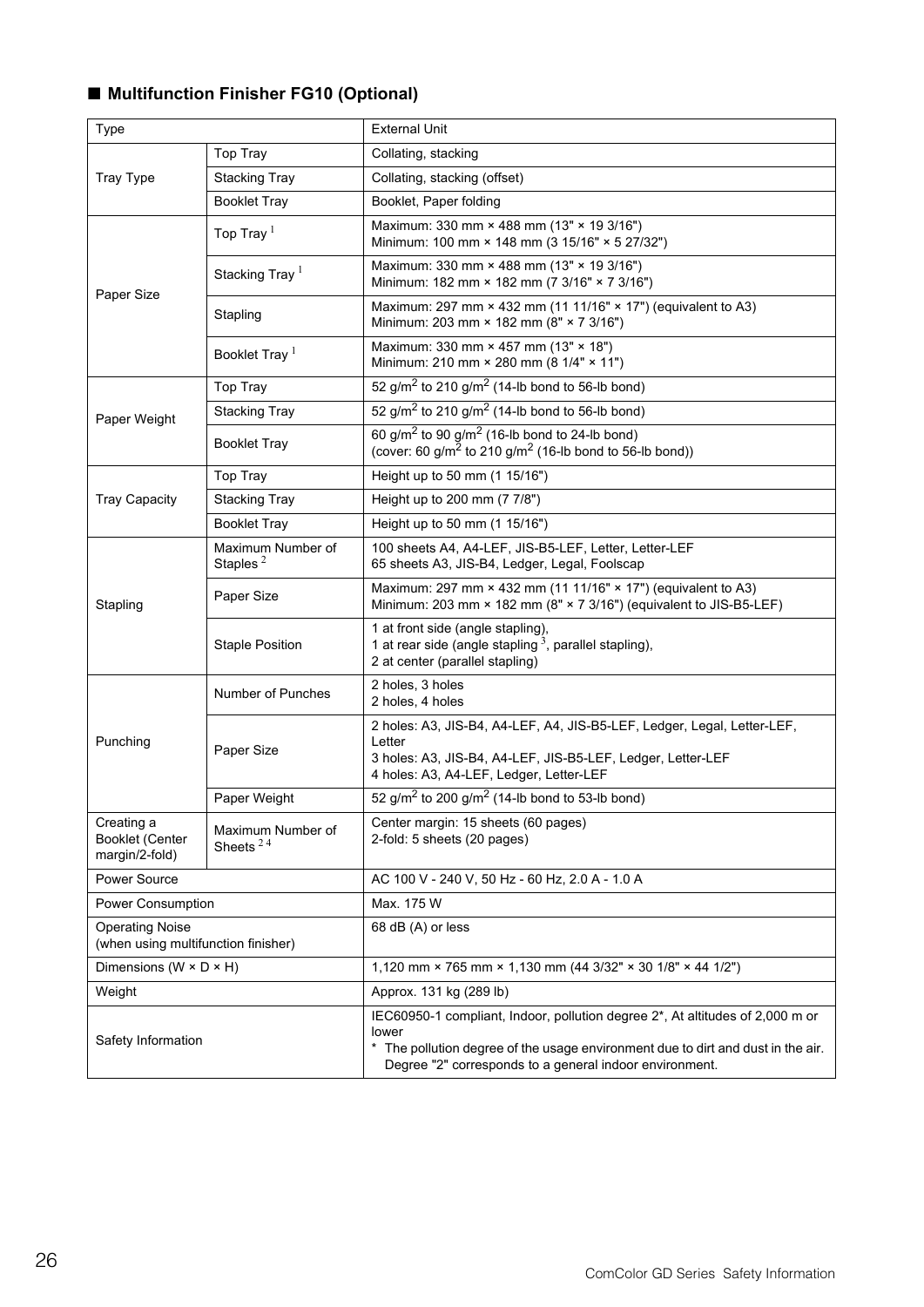| <b>Dimensions</b><br>(when connected to<br>main unit)<br>$(W \times D \times H)$ | With folder unit    | In use:<br>2,520 mm × 765 mm × 1,160 mm (99 7/32" × 30 1/8" × 45 11/16")                            |
|----------------------------------------------------------------------------------|---------------------|-----------------------------------------------------------------------------------------------------|
|                                                                                  |                     | With cover, and tray extended:<br>2,520 mm × 1,340 mm × 1,160 mm (99 7/32" × 52 3/4" × 45 11/16")   |
|                                                                                  | Without folder unit | In use:<br>2,315 mm × 765 mm × 1,160 mm (91 5/32" × 30 1/8" × 45 11/16")                            |
|                                                                                  |                     | With cover, and tray extended:<br>2,315 mm × 1,280 mm × 1,160 mm (91 5/32" × 50 13/32" × 45 11/16") |

1 When color printing on paper that is longer than 432 mm (17"), the image printed beyond 432 mm (17") may be distorted.

2 When using plain paper and recycled paper  $(85 \text{ g/m}^2 \text{ (23-lb bond)})$ 

3 Rear-side angle stapling is only available for A4-LEF and A3.

4 Includes an added cover.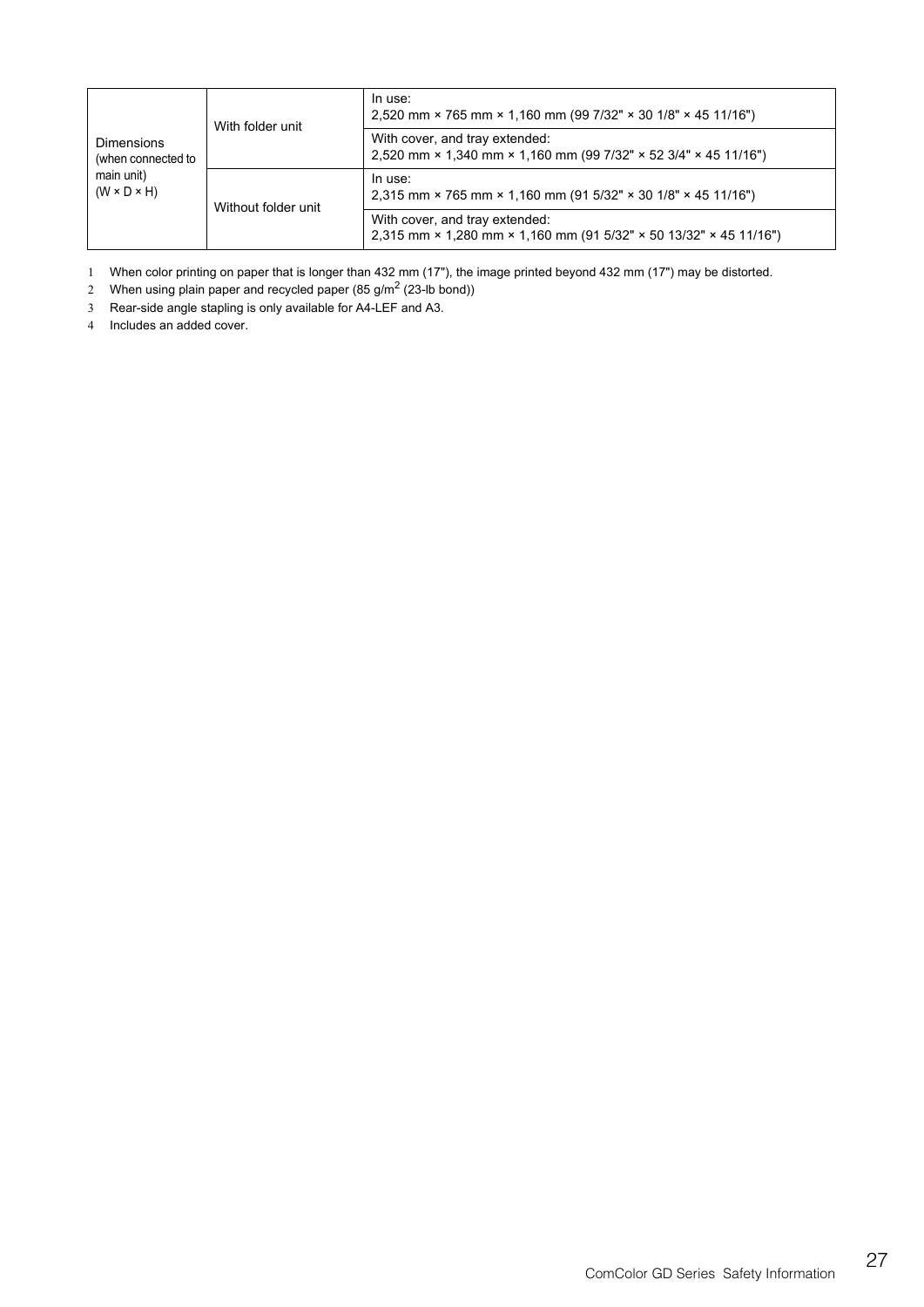### ■ **Folder Unit FG10 (Optional)**

| Paper Size of<br>Fold                       | $Z$ -fold $1$                                   | A3, JIS-B4, Ledger                                                                                     |
|---------------------------------------------|-------------------------------------------------|--------------------------------------------------------------------------------------------------------|
|                                             | Tri-fold<br>(Outer Tri-fold/Inner Tri-<br>fold) | A4, Letter                                                                                             |
| Paper Weight of Fold                        |                                                 | 60 g/m <sup>2</sup> to 90 g/m <sup>2</sup> (16-lb bond to 24-lb bond)<br>(plain paper, recycled paper) |
| Tri-fold Output Tray Capacity $\frac{2}{3}$ |                                                 | Approx. 30 sheets                                                                                      |
| Number of sheet per Fold                    |                                                 | 1 sheet                                                                                                |
| Dimensions ( $W \times D \times H$ )        |                                                 | 210 mm × 622 mm × 1,002 mm (8 1/4" × 24 15/32" × 39 14/32")                                            |
| Weight                                      |                                                 | Approx. 40 kg (88 lb)                                                                                  |

1 When printouts are output to the stacking tray, maximum height up pages differ according to the paper size. (A3 paper: 30 pages, JIS-B4 paper: 20 pages)

2 When using plain paper and recycled paper  $(85 \text{ g/m}^2 \text{ (23-lb bond)})$ 

#### ■ **IC Card Authentication Kit II (Optional)**

| Applicable Card                      | ISO 14443 TypeA/TypeB/FeliCa <sup>®</sup> /Mifare <sup>®</sup>                                                                                                                                                                                  |
|--------------------------------------|-------------------------------------------------------------------------------------------------------------------------------------------------------------------------------------------------------------------------------------------------|
| <b>Type</b>                          | <b>RFID</b> system                                                                                                                                                                                                                              |
| Power Source                         | Power supplied from the USB port                                                                                                                                                                                                                |
| <b>Operating Environment</b>         | Temperature: 15 °C to 30 °C (59 °F to 86 °F)<br>Humidity: 40% to 70% RH (non-condensing)                                                                                                                                                        |
| Dimensions ( $W \times D \times H$ ) | 93 mm × 65 mm × 19 mm (3 21/32" × 2 9/16" × 3/4") (excluding protruding parts)                                                                                                                                                                  |
| Weight                               | Approx. 90 g (3 oz)                                                                                                                                                                                                                             |
| Safety Information                   | IEC60950-1 compliant, Indoor, pollution degree 2 <sup>*</sup> , At altitudes of 2,000 m or lower<br>* The pollution degree of the usage environment due to dirt and dust in the air. Degree "2"<br>corresponds to a general indoor environment. |

#### ■ **PS Kit FG10 (Optional)**

| <b>Compatible Printers</b>         | ComColor GD series                                                                                                    |
|------------------------------------|-----------------------------------------------------------------------------------------------------------------------|
| Type                               | RIP option                                                                                                            |
| PDL (Page Description<br>Language) | PostScript <sup>®</sup> Level3 (CPSI:3019) <sup>1</sup><br>PDF (1.7)<br>PCL 5c, PCL 6 (PCL XL) $^2$<br>TIFF $(6.0)^3$ |
| Supported Protocols                | TCP/IP, HTTP, HTTPs (TLS), DHCP, ftp, lpr, IPP, SNMP, Port9100 (RAW port), IPv4, IPv6,<br><b>IPSec</b>                |
| Installed Fonts                    | PS: 136 Roman fonts and 2 Japanese fonts<br>PCL: 88 Roman fonts                                                       |

1 Genuine Adobe engine

2 RISO shall not provide any PCL printer driver. For PCL output, available functions differ from printing via PS printer driver. When you need the functions not available for PCL output, print via PS printer driver.

3 For TIFF output, available functions differ from printing via PS printer driver.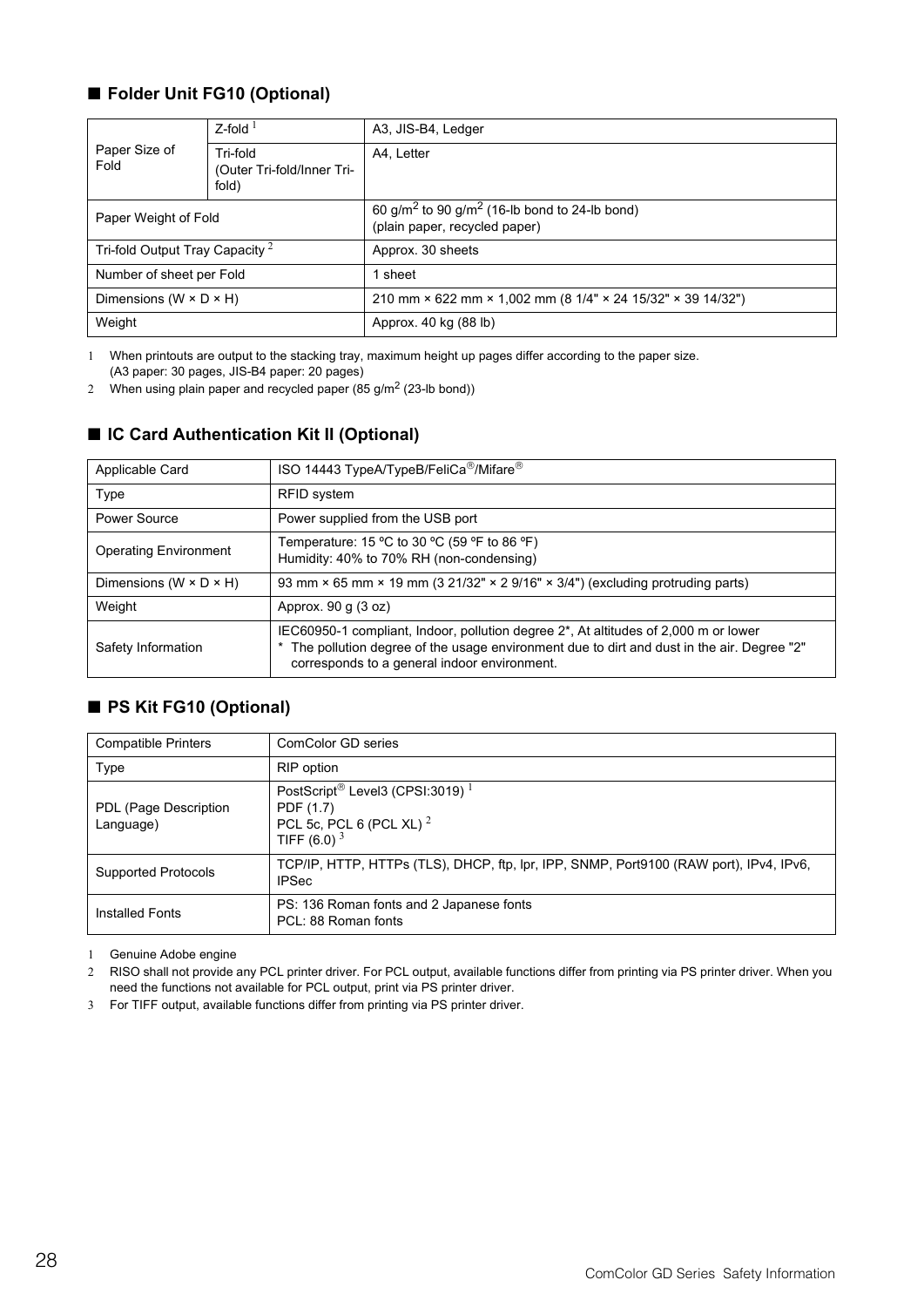### **Notice for European Union Member States**

RISO, the environment and the Waste Electrical and Electronic Equipment Directive "WEEE Directive"

#### **What is the WEEE Directive?**

The purpose of the WEEE Directive is to reduce waste and ensure Electrical and Electronic Equipment is recycled at the end of its useful life.



#### **What does the crossed out wheeled bin symbol mean?**

The crossed out wheeled bin symbol indicates this product must be disposed of separately to normal waste. Please contact your RISO service agent for information about disposal.

#### **What does the solid bar symbol mean?**

The solid bar under the crossed out wheeled bin indicates this product was put on the market after the 13th August 2005.

**Who should I contact if I want more information about the WEEE Directive?**

You should contact your local RISO service agent for more information.

#### **Trademark Credits**

Microsoft and Windows are either registered trademarks or trademarks or of Microsoft Corporation in the United States and/or other countries.

Mac, Mac OS, OS X, and Safari are trademarks of Apple Inc.

Adobe, the Adobe logo, PostScript, and PostScript 3 are either registered trademarks or trademarks of Adobe Systems Incorporated in the United States and/or other countries.

ColorSet is a trademark of Monotype Imaging Inc. registered in the U.S. Patent & Trademark Office and may be registered in certain jurisdictions.

FeliCa is a registered trademark of Sony Corporation.

Mifare is a registered trademark of Royal Philips Electronics.

 $\bigcirc$ , CISO, ComColor, and FORCEJET are trademarks or registered trademarks of RISO KAGAKU CORPORATION in the United States and other countries.

Other corporate names and/or trademarks are either registered trademarks or trademarks of each company, respectively.